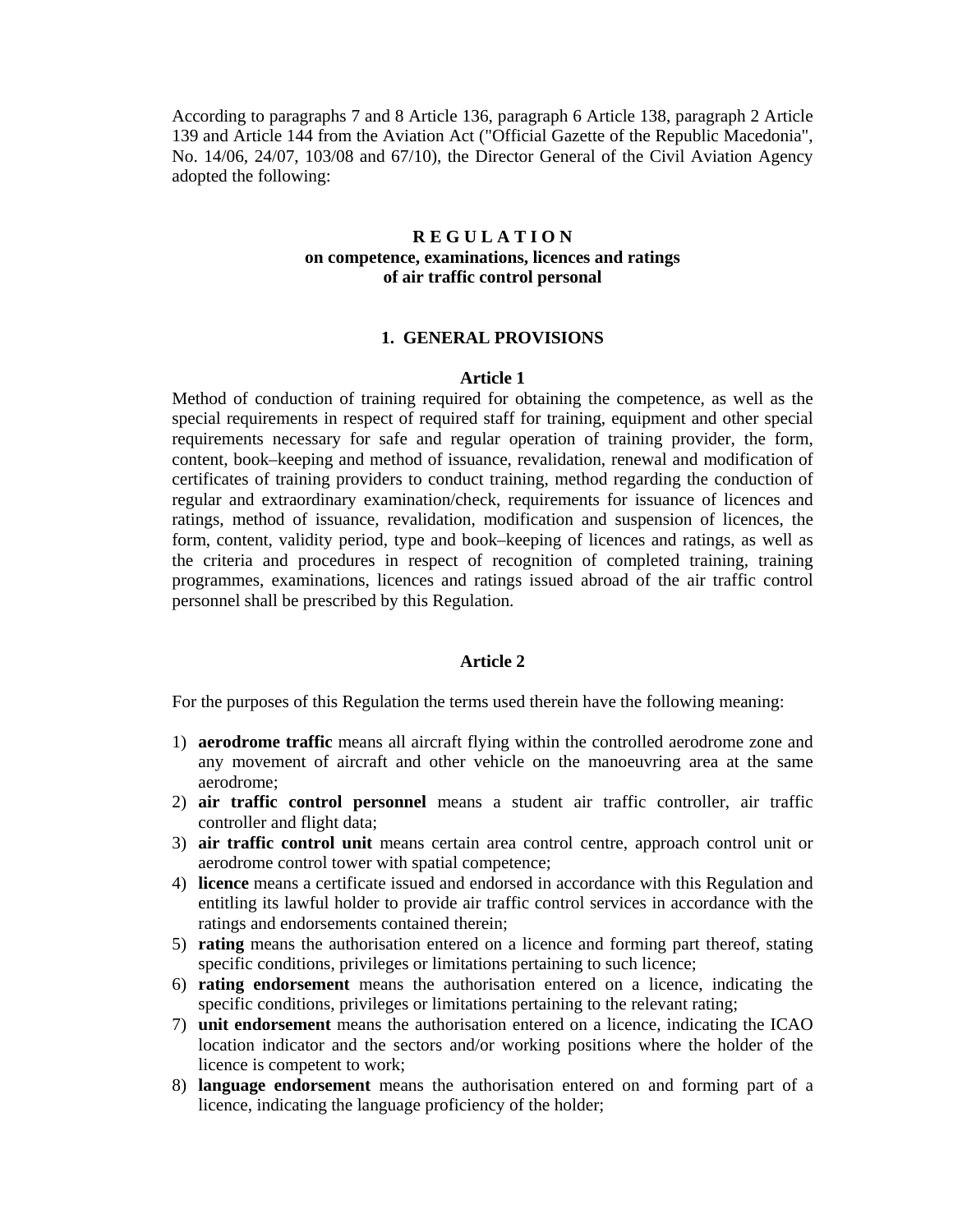- 9) **instructor endorsement** means the authorisation entered on and forming part of a licence, indicating the competence of the holder to give on-the-job training instruction;
- 10) **assessor endorsement** means the authorisation entered on and forming part of a licence, indicating the competence of the holder to assess the competence of the air traffic control personnel;
- 11) **ICAO location indicator** means the four–letter code group formulated in accordance with rules prescribed by ICAO in its manual DOC 7910 and assigned to the location of an aeronautical fixed station;
- 12) **sector** means a part of a control area and/or part of a flight information region/upper region;
- 13) **competence** means possession of adequate knowledge, skill and experience required for safe execution of air traffic control duty pertaining to the ratings entered therein;
- 14) **training** means an entirety of theoretical courses, practical exercises, including simulation, and on–the–job training required in order to acquire and maintain the skills to deliver safe, high quality air traffic control services;
- 15) **training provider** is an organisation which has been certified by the relevant national supervisory authority to provide one or more types of training;
- 16) **Unit Competence Scheme** means an approved scheme indicating the method by which the unit maintains the competence of its personnel;
- 17) **Unit Training Plan** means an approved plan detailing the processes and timing required to allow the unit procedures to be applied to the local area under the supervision of an on–the–job training instructor.

# **2. COMPETENCE**

### **2.1. REQUIREMENTS FOR CONDUCTION OF TRAINING**

### **Article 3**

Competence of an air traffic control personnel shall be gained in training providers certified by the respective national aeronautical authorities, which training providers have met the special requirements prescribed in ICAO Annex 1 and EU Directive 2006/23/EC on Community air traffic controller licence transposed in Annex 1 to the Multilateral Agreement on the Establishment of a European Common Aviation Area ("Official gazette of the Republic of Macedonia", No. 27/2007 and 98/2009).

- (1) In order to provide a training of an air traffic control personnel, the training providers with principal place of operation in the Republic of Macedonia shall have a certificate issued by the Civil Aviation Agency (hereinafter referred to as "the Agency").
- (2) In order to issue a certificate referred to in paragraph (1) of this Article, the training providers shall have the following:
	- a) air traffic control personnel training programme in accordance with provisions of this Regulation and approved by the Agency;
	- b) efficient management structuire and sufficient staff with adequate qualifications and experience to provide training according to the standards set out in this Regulation;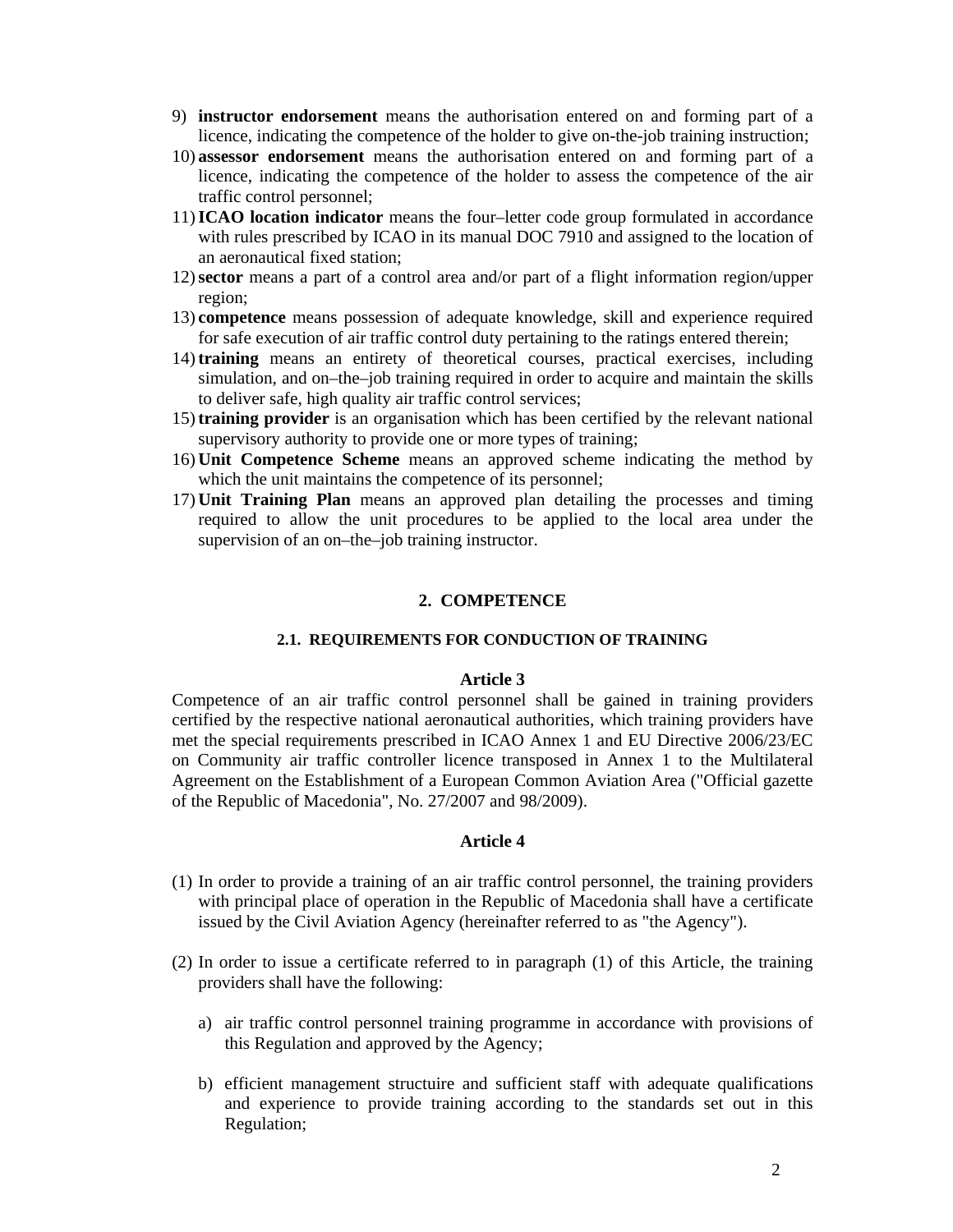- c) available facilities, equipment and accommodation appropriate for the type of training offered and approved training programme;
- d) adequate literature in accordance with the approved training programme;
- e) training manual and procedures required for the needs of training providers personnel covering the following:
	- description of a training for which the training provider has been certified;
	- content of the offered trainings, including the material and equipment to be used;
	- name, duties and qualification of the person responsible for compliance with the requirements for issuance of certificate to provide air traffic control personnel training;
	- description of the duties, responsibilities and qualification of the personnel responsible for training planning, performing and supervising;
	- description of the procedures used to establish and maintain the competence of instructional personnel;
	- description of the methodology used for the completion and retention of training records in respect of the completed trainings and acquired qualifications;
- f) the methodology used for establishment details of the content, organisation and duration of training courses, unit training plans and unit competence schemes;
- g) the methodology of examination and assessments, as well as the detailed qualifications of the examiners of examinations for the initial training, including the training on simulator;
- h) quality management system manual ensuring that the provision of training is in compliance with the requirements provided for in this Regulation;
- i) sufficient funding to conduct the training according to the approved training programme and appropriate insurance to cover its activities in accordance with the nature of the training provided;
- (3) To provide training in the air traffic control unit, in addition to the compliance with the requirements referred to in paragraph (2) of this Regulation, the training providers shall be authorized to provide air navigation services.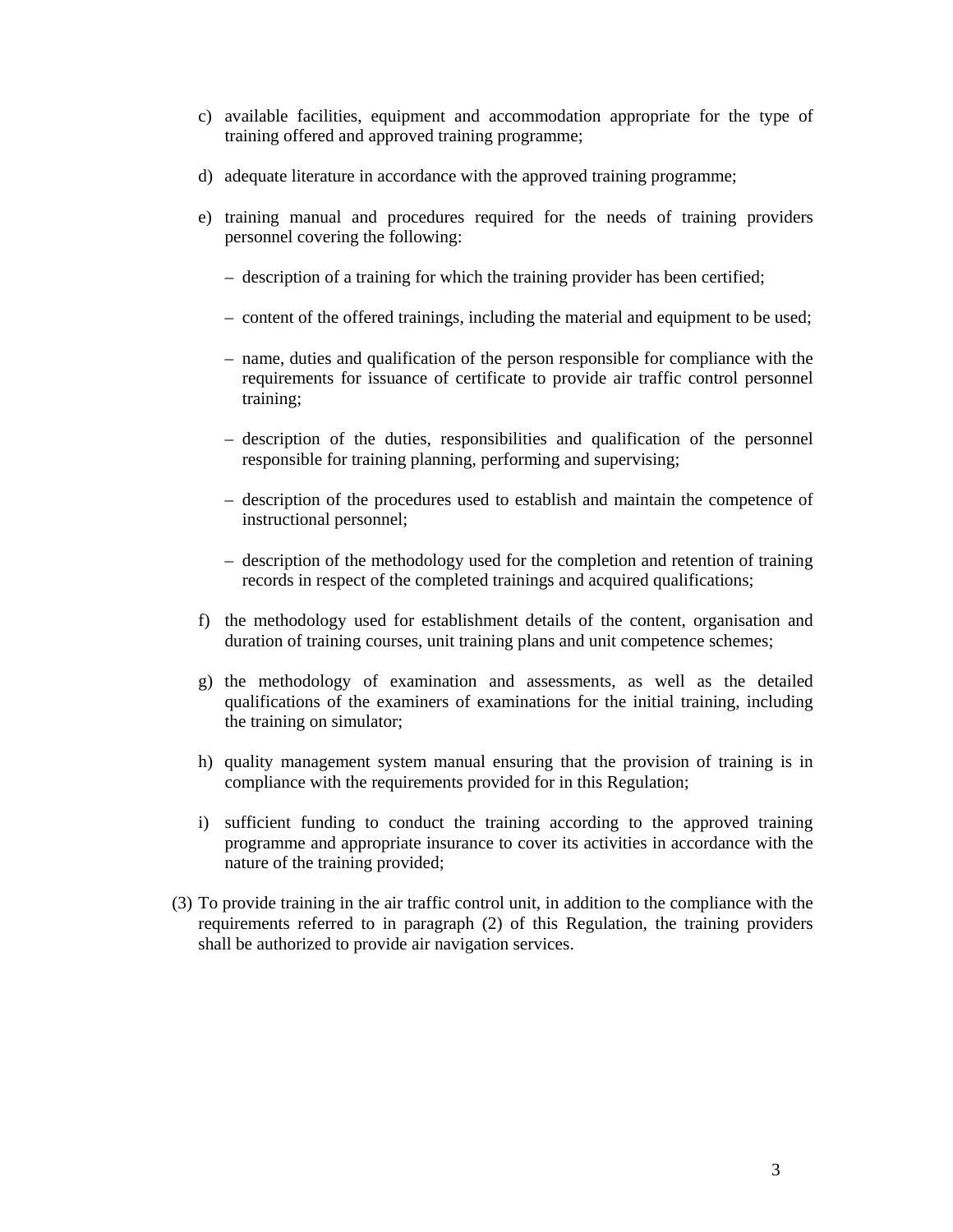## **2.2. FORM, CONTENT, BOOK KEEPING AND METHOD FOR ISSUANCE, REVALIDATION, RENEWAL AND MODIFICATION OF A CERTIFICATE ON PROVISION OF TRAINING TO AN AIR TRAFFIC CONTROL PERSONNEL OF THE TRAINING PROVIDER**

#### **Article 5**

- (1) A training provider with principal place of operation in the Republic of Macedonia shall submit to the Agency an application for issuance, revalidation, renewal and change of the certificate to provide training to the air traffic control personnel with evidences that the requirements for issuance of certificate referred to in Article 4 of this Regulation have been met.
- (2) Application for revalidation of a certificate shall be submitted at least 30 days prior to the expiry of the validation thereof and for the renewal at least 30 days after the expiry of the validation thereof.
- (3) If a training provider fails to submit an application for revalidation or renewal within the period specified in paragraph (2) of this Article, the certificate shall be deemed as revoked.

- (1) Upon receipt of the application, the Agency shall check whether the administrative charge has been paid, it shall also check the accompanying documentation and carry out technical inspection to determine that the training provider is in compliance with the requirements and technical capacities to provide training to an air traffic control personnel.
- (2) The checks referred to in paragraph (1) of this Article shall be carried out at any revalidation, renewal or modification of the certificate.
- (3) The Agency shall, during the checking, use check–lists previously prepared in accordance with the documentation and records to be checked.
- (4) If upon the checks referred to in paragraph (1) of this Article the Agency finds out that a training provider has met the requirements to provide training to an air traffic control personnel, the Agency shall, within 30 days from the date of receipt of the completed application, make a decision on issuance, revalidation, renewal or modification to be submitted to the applicant with the certificate to provide, after he had submitted an evidence on payment of the charge for issuance, revalidation, renewal or modification of the certificate to provide training.
- (5) If the Agency finds that a training provider has failed to meet the requirements to provide training to an air traffic control personnel, the Agency shall make a decision on refusal of the application for issuance, revalidation, renewal or modification of the certificate to provide training stating the reasons for refusal thereof.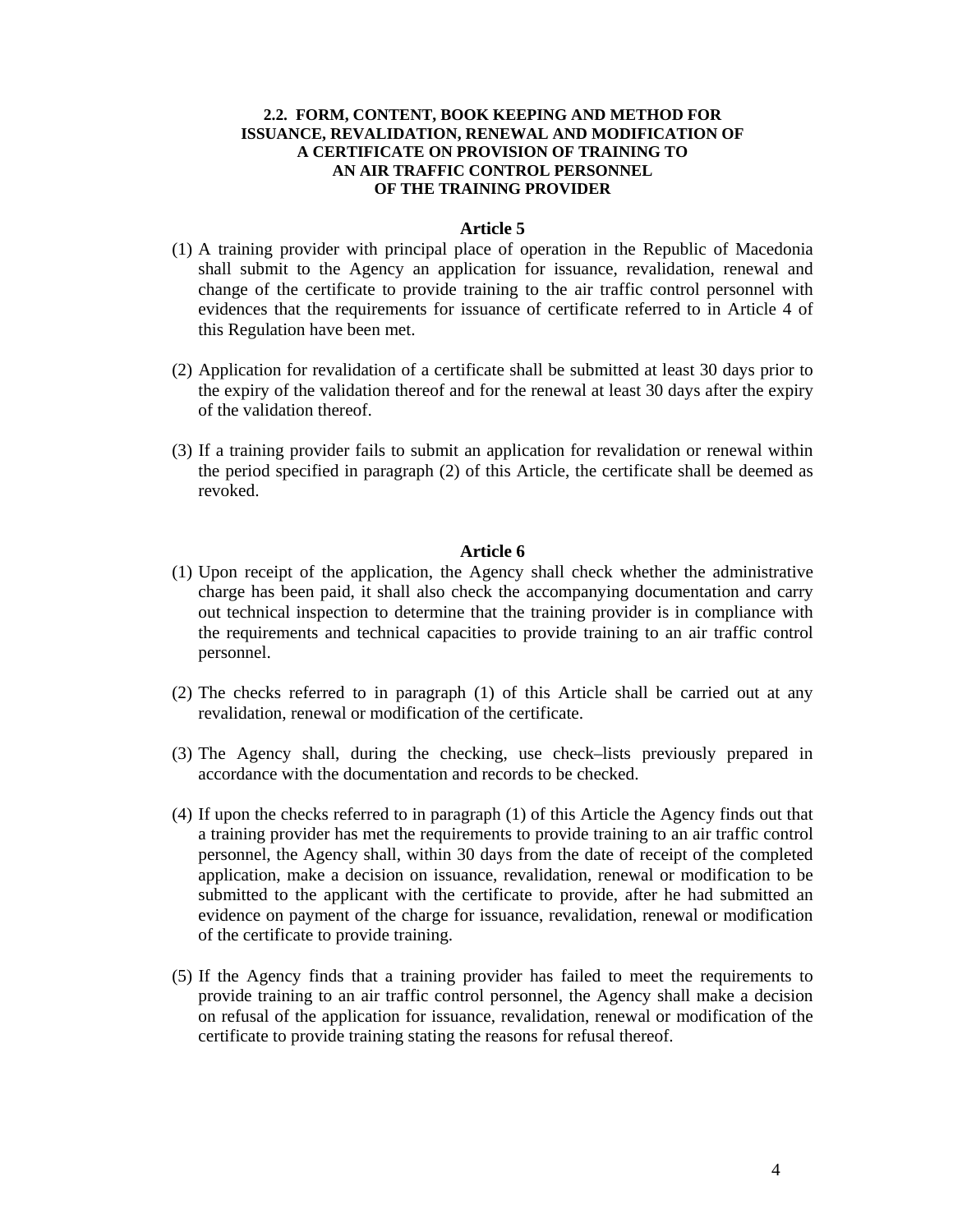- (1) The certificate of a training provider to provide training to applicants for air traffic control personnel and/or air traffic control personnel shall be issued in a form attached as Annex 1 thereto.
- (2) The certificate to provide training to applicants for air traffic control personnel and/or air traffic control personnel shall be issued with validity period of two years.
- (3) The Agency shall keep the records of issued certificates to provide training to applicants for air traffic control personnel and/or air traffic control personnel.
- (4) The book–keeping referred to in paragraph (3) of this Article shall contain data about training provider operation providing training to applicants for air traffic control personnel and/or air traffic control personnel, as well as contact telephone numbers and addresses of the responsible persons.

#### **Article 8**

- (1) The Agency shall monitor the compliance of the training provider operation with the requirements set out in this Regulation.
- (2) If the Agency finds out that the training provider ha failed to comply with the requirements set out in this Regulation, the Agency shall revoke the certificate to provide training to applicants for air traffic control personnel and/or air traffic control personnel.

#### **2.3. SPECIAL REQUIREMENTS AND METHOD TO PROVIDE TRAINING**

#### **Article 9**

- (1) The objective of the competence of air traffic control personnel shall be to qualify the applicants for air traffic control personnel with knowledge, practice and skill required issuance of a licence, rating, rating endorsement and/or specific unit endorsement.
- (2) The competence referred to in paragraph (1) of this Article shall consist of: initial training, ATC unit training, continuation training, training of on  $-$  the  $-$  job training instructors and training of examiners and/0r assessors.

#### **2.3.1. INITIAL TRAINING**

- (1) To attend the initial training, an applicant for air traffic controller shall meet the following requirements:
	- 1) to be at least 18 years old, but no more than 25;
	- 2) to have successfully completed at least a secondary education;
	- 3) to have successfully passed the EUROCONTROL FEAST (First European Air Traffic Controller Selection Test), (hereinafter referred to as: FEAST test);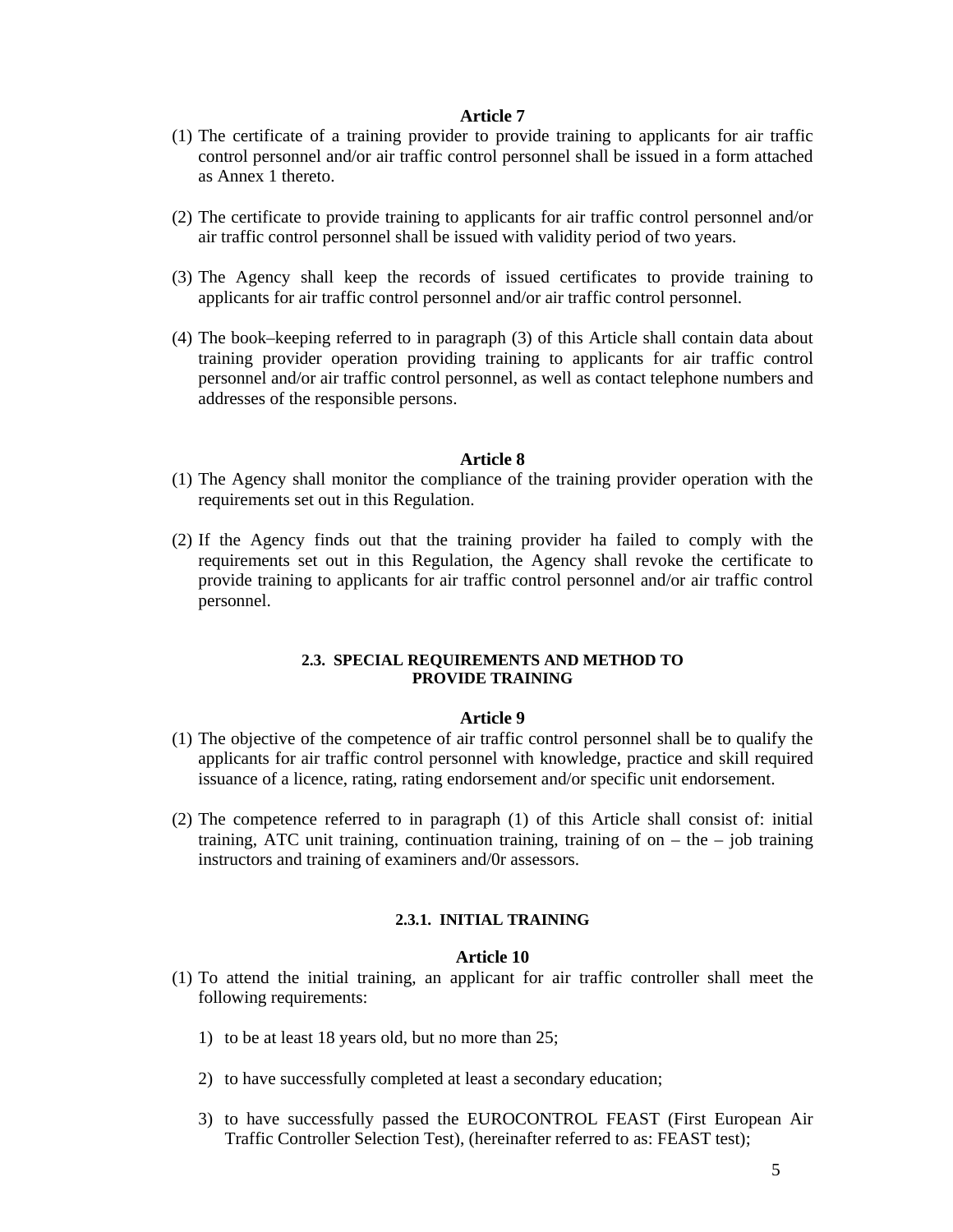- 4) to hold a valid medical certificate Class 3;
- 5) to demonstrate English language proficiency (at least level B2 Common European Framework of Reference for Languages (CEFR)).
- (2) To attend the initial training, an applicant for flight data shall meet the following requirements:
	- 1) to be at least 18 years old;
	- 2) to have successfully completed at least secondary education;
	- 3) to have successfully passed with success the EUROCONTROL FEAST (First European Air Traffic Controller Selection Test), (hereinafter referred to as: FEAST test);
	- 4) to hold a valid medical certificate Class 4;
	- 5) to demonstrate linguistic proficiency (at least level B1 Common European Framework of Reference for Languages (CEFR)).

- (1) FEAST referred to in item 3) paragraph (1) and item 3) paragraph (2) Article 10 of this Regulation shall be conducted by the FEAST administrators authorized by EUROCONTROL.
- (2) Determination of the level of English language proficiency referred to in item 5) paragraph (1) and item 5) paragraph (2) Article 10 of this Regulation shall be conducted in accordance with a test approved by the Agency;
- (3) Test referred to in paragraph (2) of this Article shall be conducted by a training provider or English language examiner holder of a certificate issued according to paragraph (5) Article 136 of the Aviation Act, i.e. who is entered on the Aviation Experts List.

### **Article 12**

- (1) The purpose of an initial training shall be to provide basic knowledge and skills leading to the grant of a student air traffic controller licence and to commence unit training.
- (2) Training referred to in paragraph (1) of this Article shall be conducted according to a method described in detail in the training programme, in two phases, that is: basic training and rating training.

#### **Article 13**

(1) The initial training shall allow the applicant to be granted a student air traffic controller licence and to achieve the objective of the initial training and rating training provided for in EUROCONTROL Specification for the ATCO Common Core Content Initial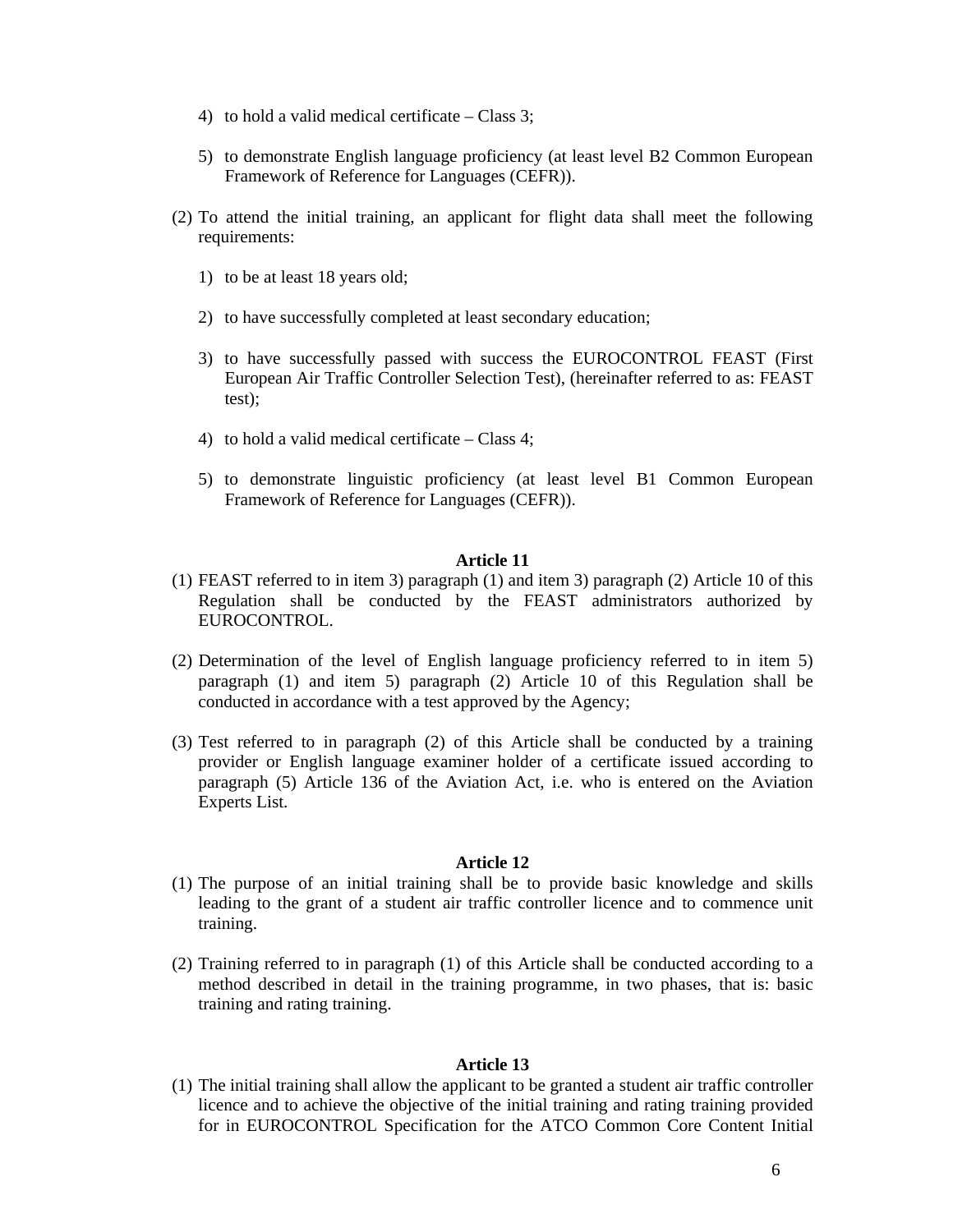Training as well as to be qualified for safe, efficient and quick provision of air traffic control services.

- (2) The initial training shall cover both, theoretical and practical courses, including simulation.
- (3) Initial training porogramme shall cover the following subjects: aviation law, air traffic management, including procedures for civil–military cooperation, meteorology, navigation, aircraft and principles of flight, including an understanding between air traffic controller and pilot, human factors, equipment and systems, professional environment, safety and safety culture, safety management systems, emergency situations, degraded systems and linguistic knowledge, including radiotelephony phraseology.
- (4) The duration of an initial training and rating training shall be specified in the approved initial training programmes, but not less than four weeks for each phase.
- (5) The subjects shall be taught in such a way that they prepare the applicants for the different types of air traffic services and highlight safety aspects. Acquired skills shall ensure that the applicant may be considered competent to handle complex and dense traffic situations.
- (6) The competence of an applicant after completion of initial training shall be assessed through appropriate examinations or a continuous assessment system.
- (7) The pass mark for successfully completed initial training shall be 75% in each subject.

# **2.3. UNIT TRAINING**

- (1) A student air traffic controller/air traffic controller may commence unit training provided that the following requirements have been met:
	- 1) to hold a student air traffic controller/air traffic controller licence;
	- 2) to have completed at least secondary education;
	- 3) to have satisfactorily completed a rating training;
	- 4) to hold a valid medical certificate Class 3;
	- 5) to demonstrate English language proficiency (at least ICAO operational level 4).
- (2)An air traffic controller licence of an air traffic controller being directed to a unit training for the purpose to be granted an additional rating, rating endorsement and/or unit endorsement shall be deemed as a student air traffic controller licence authorizing the holder to provide air traffic control services under the supervision of a qualified training instructor.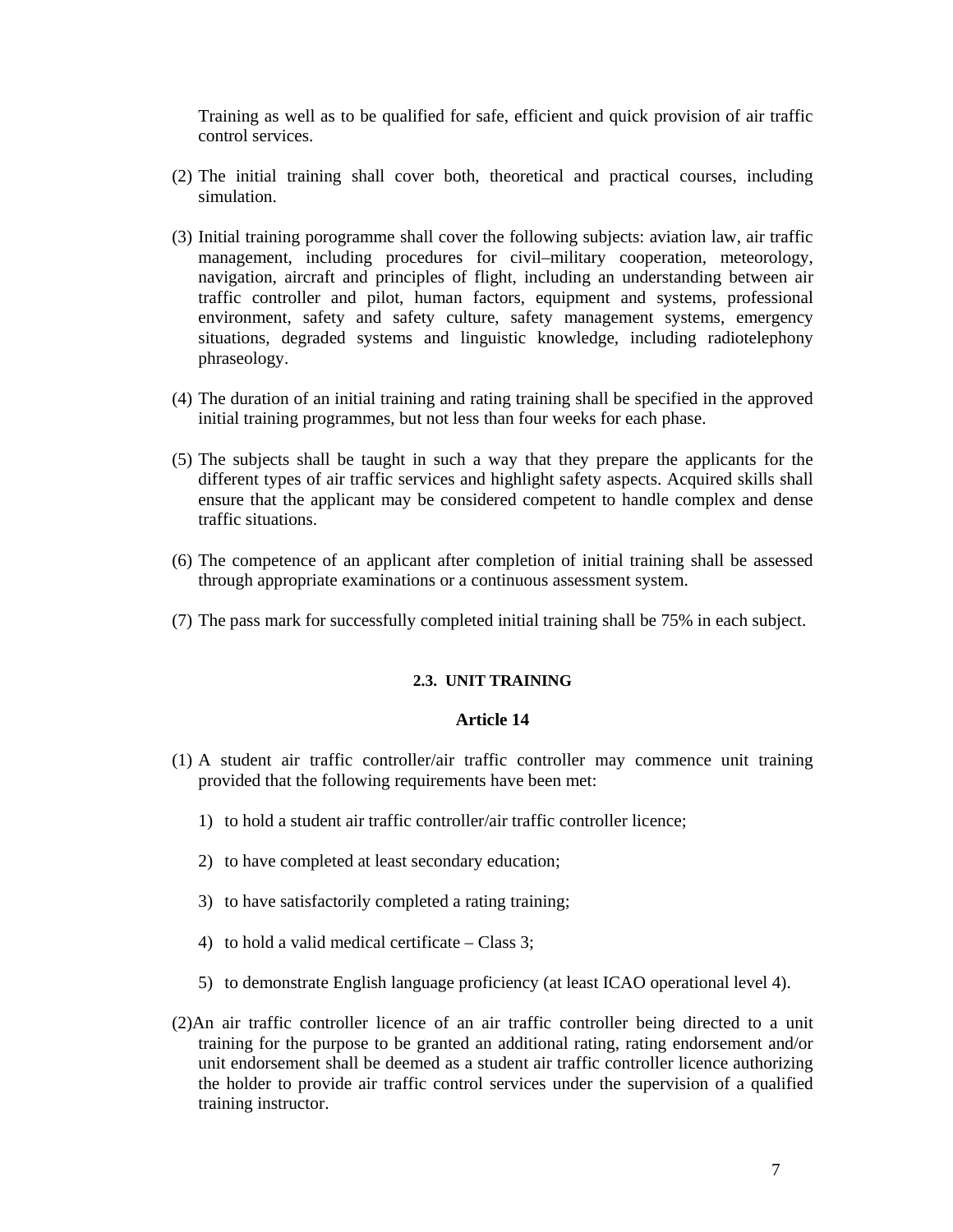- (3) An applicant referred to in paragraph (1) of this Article shall commence unit training within six months upon completion of the rating training and rating endorsement training, if such exists.
- (4) Notwithstanding paragraph (3) of this Article, an air traffic controller may commence unit training after the expiry of the period of six months, provided that at the time of commencement the training he/she is a holder of the appropriate rating or rating endorsement or he has had it during the last four years.
- (5) An applicant who fails to comply with the requirements referred to in paragraphs (3) or (4) of this Article may commence training of paragraph (1) of this Article, provided that he/she has passed with success at least of 75% the examination for assessment of the previously acquired competence in a training provider where the initial training had been completed in accordance with the standards set out in the Annex to the EUROCONTROL Specification for ATCO Common Core Content Initial Training appropriate for the rating and/or rating endorsement entered in the air traffic controller licence.

An applicant for flight data licence may commence unit training, provided that he/she complies with the following requirements:

- 1) to have completed at least secondary education;
- 2) to have successfully completed the initial training for air traffic controller/flight data;
- 3) to hold a valid medical certificate Class 4;
- 4) to have demonstrated English language proficiency, at least operational level 3 according to ICAO rating scale.

- (1) Upon successfully completion of initial training, an applicant for air traffic controller licence or flight data licence may commence unit training in order to provide the applicant with certain level of competence required for issuance of an air traffic controller/flight data licence and appropriate rating, rating endorsement and unit endorsement.
- (2) Training referred to in paragraph (1) of this Article shall be conducted in an appropriate air traffic control unit in three phases: transitional training, pre–OJT and OJT.
- (3) Notwithstanding the provisions of paragraph (2) of this Article, the unit training required for issuance of flight data rating regarding Skopje ACC/ASI air traffic controller rating for Skopje TWR/EXC and air traffic controller rating for Ohrid TWR/APP/EXC shall consist of transitional training and OJT.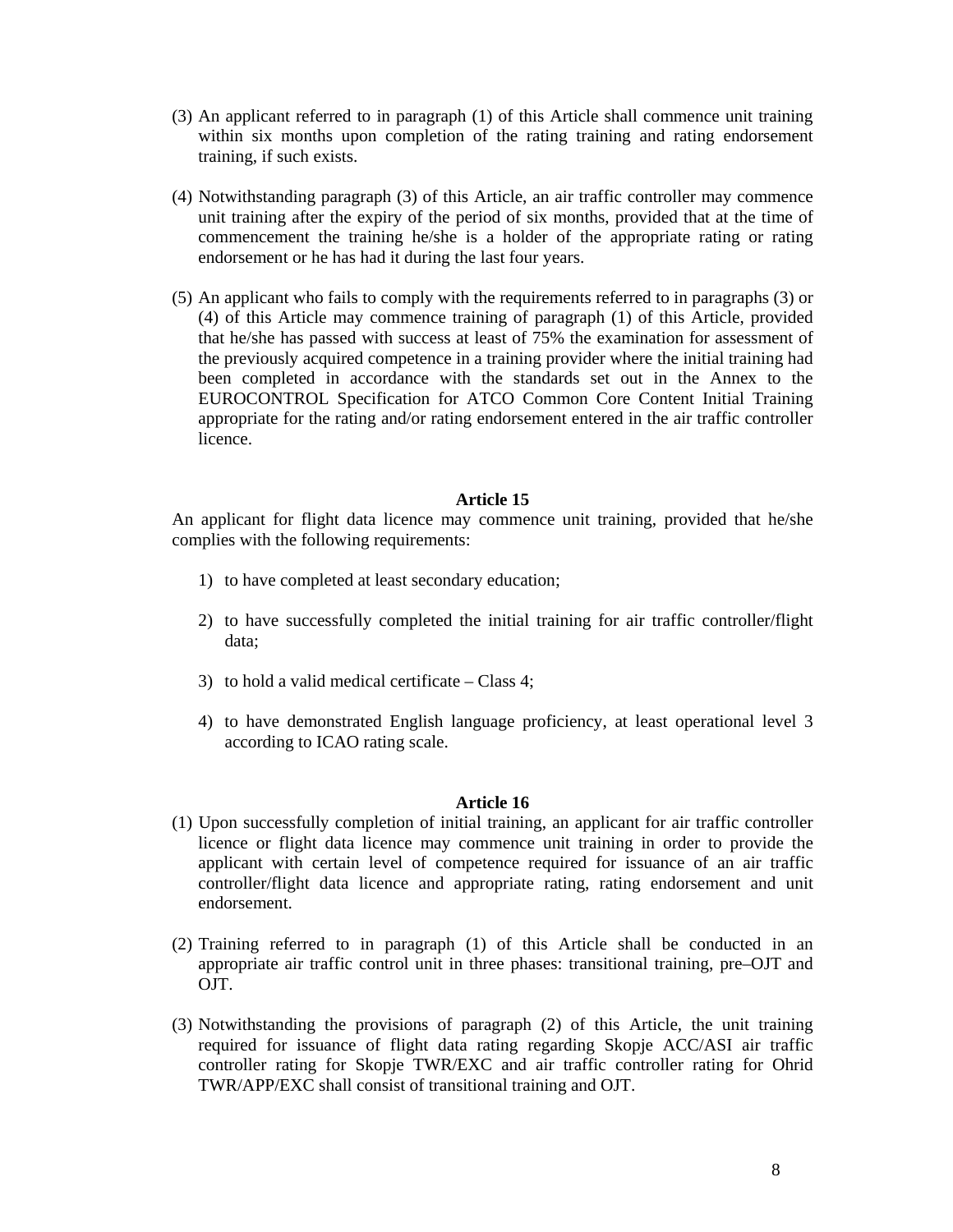- (4) Each air traffic control unit shall have an ATC unit training plan stating the responsibilities of the personnel engaged in competence training, types and way of conducting of unit trainings, objectives to be accomplished, methods and means to be used during conducting of training, elements of the competence assessment system including the working engagements, assessment of progress, examinations, duration of unit training, book–keeping and maintain of data in respect of training and procedures for notification of the Agency.
- (5) ATC unit training plan referred to in paragraph (4) of this Article, shall be submitted for approval to the Agency by the air traffic control unit, at every three years.
- (6) The level of knowledge and competence acquired within the framework of each of the unit training phases shall be assessed through appropriate examinations or a system of continuous assessment conducted by competence examiners or assessors who will be neutral and objective in their judgement.
- (7) The pass mark for successfully completed unit training shall be 80% in each subject.

The objective of a transitional training shall be to provide the applicants with theoretical knowledge typically for certain local circumstances during which skills characteristic for such local circumstances shall be developed by means of various methods and use of simulations.

## **Article 18**

Pre–OJT shall be conducted on simulator with local characteristics and its objective is to train the applicant for commencement OJT within the frameworks of an air traffic control unit.

## **Article 19**

The objective of an OJT shall be to integrate previously acquired routines and skills regarding the working place, in real condition of traffic under supervision of a qualified instructor holder of unit endorsement.

#### **2.3.3. CONTINUATION TRAINING**

- (1) The objective of a continuation training shall be to improve acquired knowledge and skills in order to maintain the ratings, rating endorsements and endorsements of the licence valid.
- (2) The training referred to in paragraph (1) of this Article shall cover refresher courses, emergency training, linguistic training and conversion training consisting of theoretical and practical courses, together with simulation.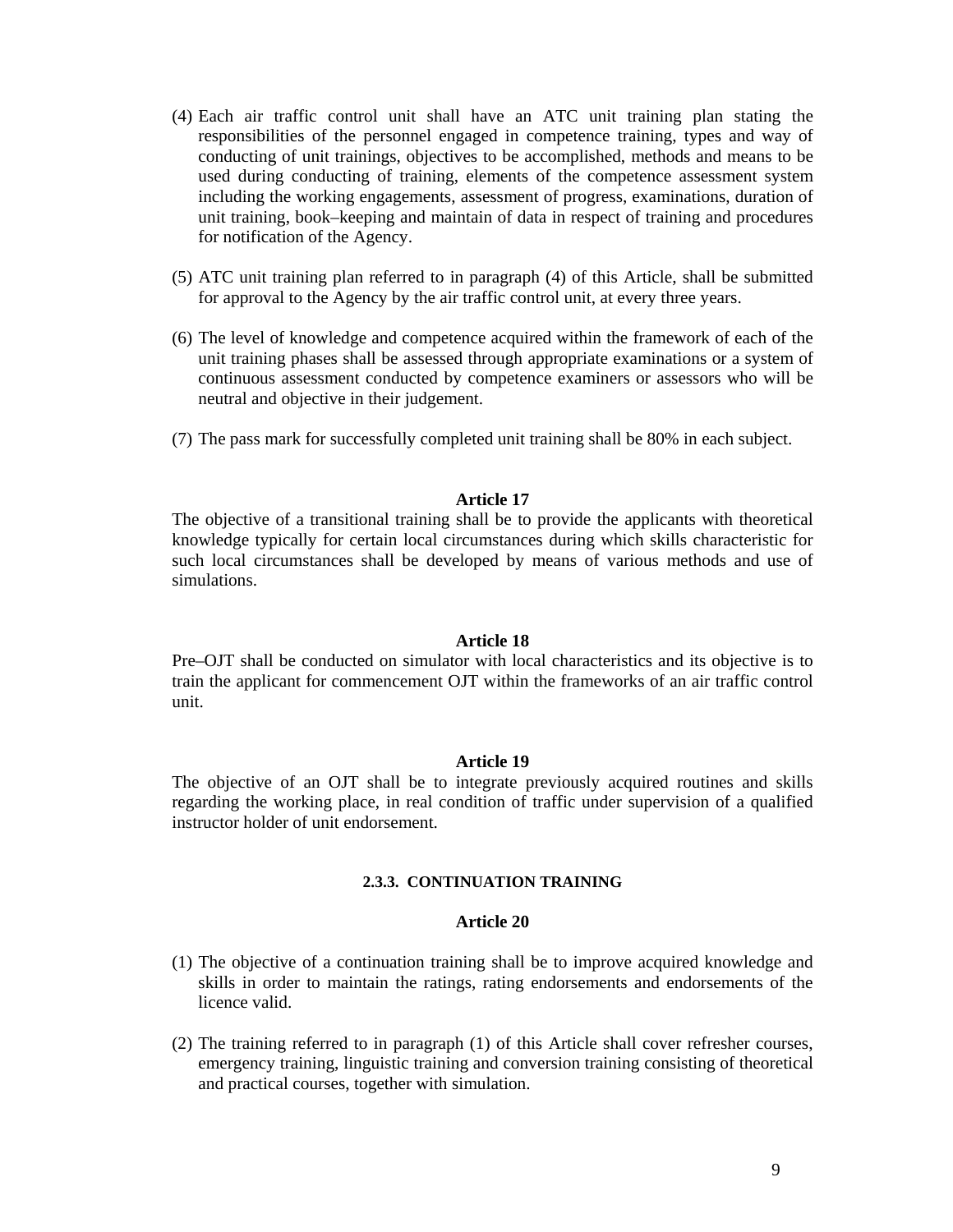- (3) A training provider shall establish unit competence scheme to be submitted to the Agency for approval, at every three years.
- (4) The unit competence schemes referred to in paragraph (3) of this Article shall state in detail the processes, manning and timing necessary to provide appropriate continuation training and to demonstrate competence through regular and extraordinary assessments.
- (5) The timing referred to in paragraph (4) of this Article shall be specified in accordance with the functional needs of an air traffic control unit personnel, in particular in the light of modifications or intended modifications in procedures or equipment, or in the light of the overall safety management requirements.
- (6) The competence of each air traffic controller/flight data shall be appropriately assessed every year.
- (7) The competence of an instructor or assessor/examiner of air traffic controller and/or flight data shall be appropriately assessed at every three years.
- (8) An air traffic control unit shall, at the latest till 30 June of the current year, notify the Agency on the regular competence assessments referred to in paragraph (4) of this Article, conducted throughout the previous year.
- (9) An air traffic control unit shall notify the Agency on each extraordinary competence assessment referred to in paragraph (4) of this Article, within seven days upon the assessment.

## **2.3.4. TRAINING OF ON–THE–JOB TRAINING INSTRUCTORS OR TRAINING OF EXAMINERS/ASSESSORS**

# **Article 21**

The objective of the training of on–the–job training shall be to train an air traffic controller/flight data to the level of competence necessary for the examination required for issuance of instructor endorsement or assessor/examiner endorsement to assess an air traffic controller/flight data and/or for provision of other operational duties in respect of air traffic control.

- (1) The training of on–the–job training instructors for issuance of instructor endorsement to train air traffic controller may be attended by an air traffic controller who has:
	- a valid air traffic controller licence with appropriate rating, rating endorsement and unit endorsement;
	- a minimum of two years experience as an air traffic controller with appropriate rating;
	- a minimum of six months experience as an air traffic controller with unit endorsement;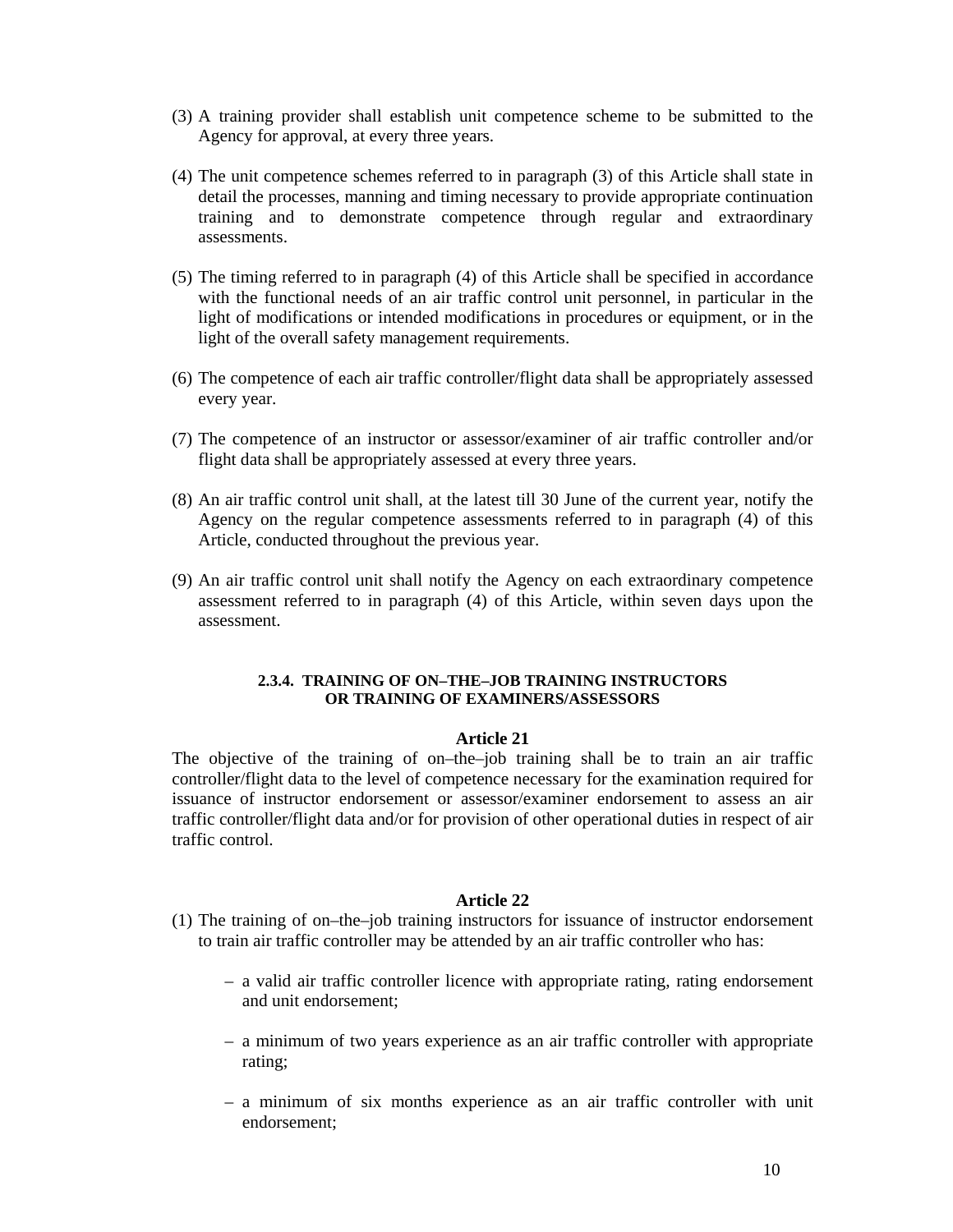- passed any associated assessments required for his/her working position according to the unit competence scheme;
- a valid medical certificate Class 3;
- (2) The training of on–the–job training instructors for issuance of instructor endorsement to train flight data may be attended by a flight data who has:
	- a valid flight data licence with unit endorsement;
	- a minimum of two years experience as a flight data;
	- a minimum of six months experience as a flight data with unit endorsement;
	- passed any associated assessments required for his/her working position according to the unit competence scheme;
	- a valid medical certificate Class 4;
- (3) The training of on–the–job training instructors for issuance of instructor endorsement to train a controller/flight data shall be conducted in accordance with the recommendations of EATMP contained in the EUROCONTROL ATCO Training at operational units.

- (1) The training of assessors/examiners for issuance of assessor/examiner endorsement to assess the competence of an air traffic controller may be attended by an air traffic controller instructor, who has:
	- a valid air traffic controller licence with appropriate rating, rating endorsement and unit endorsement;
	- a minimum of five years experience as an air traffic controller;
	- unit endorsement, for minimum of two years;
	- passed any associated assessments required for his/her working position according to the unit competence scheme;
	- a valid medical certificate Class 3;
- (2) The training of assessors/examiners for issuance of assessor/examiner endorsement to assess the competence of a flight data may be attended by a flight data instructor, who has:
	- a valid flight data licence with appropriate rating, rating endorsement and unit endorsement;
	- a minimum of three years experience as a flight data;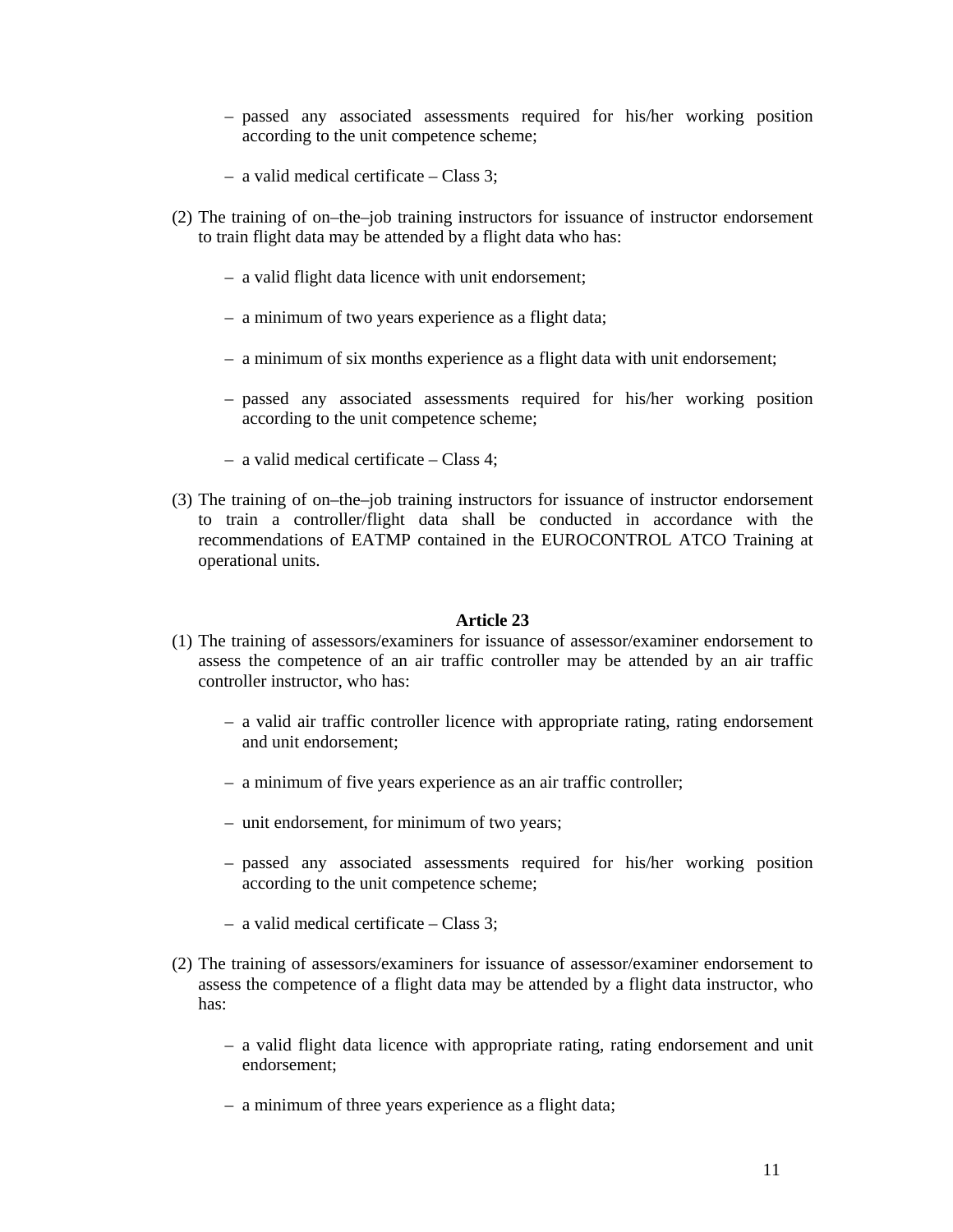- a unit endorsement for minimum of two years;
- passed any associated assessments required for his/her working position according to the unit competence scheme;
- a valid medical certificate Class 4;
- (3) The training of assessors/examiners shall be conducted in accordance with the recommendations of EATMP contained in the EUROCONTROL Assessing Operational Competence.

Record in respect of any on–the–job training for provision of certain operational duties in respect of air traffic control for which a rating to be entered in the licence or examination is not provided for in this Regulation shall be kept by the air traffic control unit.

## **Article 25**

Training providers (approved to provide air navigation services) shall ensure that each air traffic control unit has its unit competence scheme establishing the requirements to be met by an air traffic controller, flight data, instructor or assessor/examiner and procedures to ensure continually maintenance of the required level of competence, and related to:

- 1) minimum number of hours effectively worked in a sector or operational working position;
- 2) detail description of the method for performance of assessment of the continuous competence in respect of each rating, rating endorsement and/or endorsement prescribed by this Regulation;
- 3) the way, programme and dynamics of performance of competence check upon the periodical refresher courses, emergency trainings, introduction of new equipment, devises and procedure or the application thereof;
- 4) the way of performance of competence check after a longer absence from work;
- 5) the procedure for designation of competence assessors/examiners, and
- 6) the procedure, programme and dynamics in respect of competence in case a person has been assessed as incompetent.

- (1) Training providers or air traffic control units shall keep a record for each applicant attending a training stating the personal data of the applicant and data about training duration, data about the instructors, examinations, level of competence and type of duties the applicant has been trained.
- (2) Training providers of air traffic control personnel shall keep records about the training provided and issued certificates.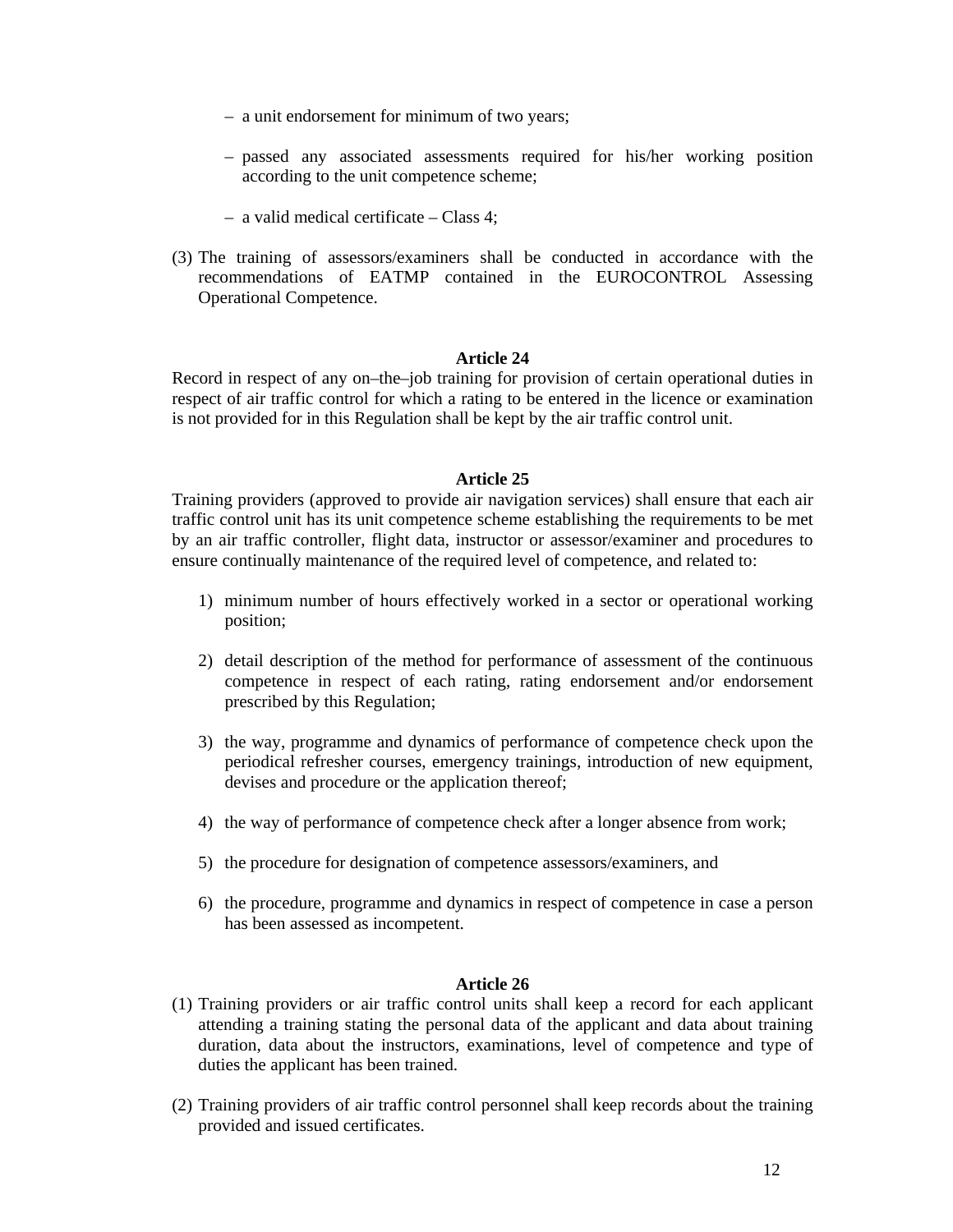- (1) The training providers shall issue to each applicant a certificate for completion of training.
- (2) The certificate referred to in paragraph (1) of this Article shall contain: title of the training provider, applicant's personal data, data about the training the applicant has completed, date of training commencement and ending, subject's marks and average/general success of the applicant.

# **3. PROCEDURE FOR REGULAR AND EXTRAORDINARY CHECK**

# **3.1. REGULAR CHECKS**

- (1) An applicant air traffic controller shall within 30 days upon the successfully completion of the unit training submit to the Agency an application, in writing, for the examination required for issuance of a licence with certain rating, rating endorsement and/or endorsement.
- (2) Application for examination referred to in paragraph (1) of this Article may be submitted by an air traffic controller applicant, who:
	- is 20 years old;
	- holds a student air traffic controller licence;
	- has a certificate on completion of unit training for appropriate rating, rating endorsement and/or endorsement;
	- evidence that the completed training referred to in the previous line during the period of six months prior the submission of the application satisfies the operational minima in accordance with the ICAO Annex 1, item 4.4.2.2, that is:
		- a) in respect of issuance of aerodrome control visual (ADV) rating and/or aerodrome control instrument (ADI) rating, evidence in respect of operation at operational working position in a unit i.e. at the working position for which the application has been submitted of minimum 90 hours or one month, which is longer;
		- b) in respect of issuance of approach control surveillance/radar (APS/RAD) rating or areal control surveillance/radar (ACS/RAD) rating, evidence in respect of operation at operational working position in a unit i.e. at the working position for which the application has been submitted of minimum 180 hours or three months, which is longer;
	- holds a valid medical certificate Class 3;
	- evidence that the examination charge has been paid;
	- certificate on English language proficiency, at least ICAO operational level 4.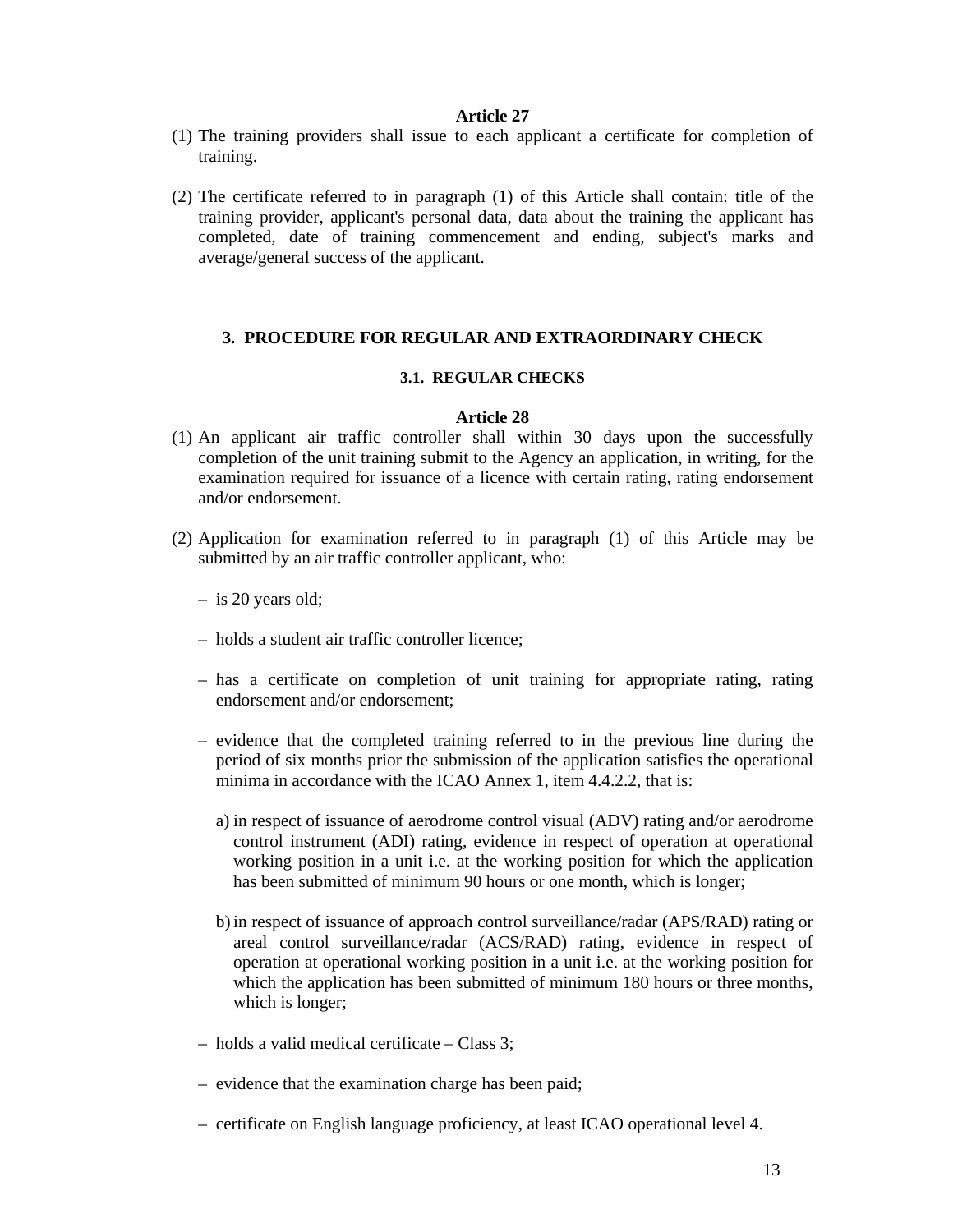- (3) Flight data applicant shall within 30 days upon successfully completion of an initial training for flight data and unit training submit to the Agency an application, in writing, for the examination required for issuance of a licence and unit endorsement.
- (4) The application for examination referred to in paragraph (3) of this Article may be submitted by a flight data applicant, who:
	- is at least 18 years old;
	- has completed secondary education;
	- has a certificate on completion of flight data initial training and unit training;
	- holds a valid medical certificate Class 4;
	- has an evidence that the examination charge has been paid;
	- holds certificate on English language proficiency, at least ICAO operational level 3.
- (5) The applicant shall within 30 days upon successfully completion of unit training submit to the Agency an application, in writing, for the examination required for issuance of a new rating, rating endorsement and/or endorsement.
- (6) The application for examination referred to in paragraph (5) of this Article may be submitted by an applicant for new rating, rating endorsement and/or special endorsement, who:
	- holds an air traffic controller licence;
	- has a certificate on completion of unit training for appropriate rating, rating endorsement and/or special endorsement;
	- has an evidence that the completed training referred to in previous line during the period of six months before submission of the application satisfies the operational minima in accordance with the ICAO Annex 1, item 4.4.2.2, that is:
		- a) in respect of issuance of aerodrome control visual (ADV) rating and/or aerodrome control instrument (ADI) rating, evidence in respect of operation at operational working position in a unit, i.e. at the working position for which the application has been submitted of minimum 60 hours or one month, which is longer;
		- b) in respect of issuance of approach control surveillance/radar (APS/RAD) rating or areal control surveillance/radar (ACS/RAD) rating, evidence in respect of operation at operational working position in a unit i.e. at the working position for which the application has been submitted of minimum 120 hours or three months, which is longer;
	- holds a valid medical certificate Class 3;
	- has an evidence that the examination charge has been paid;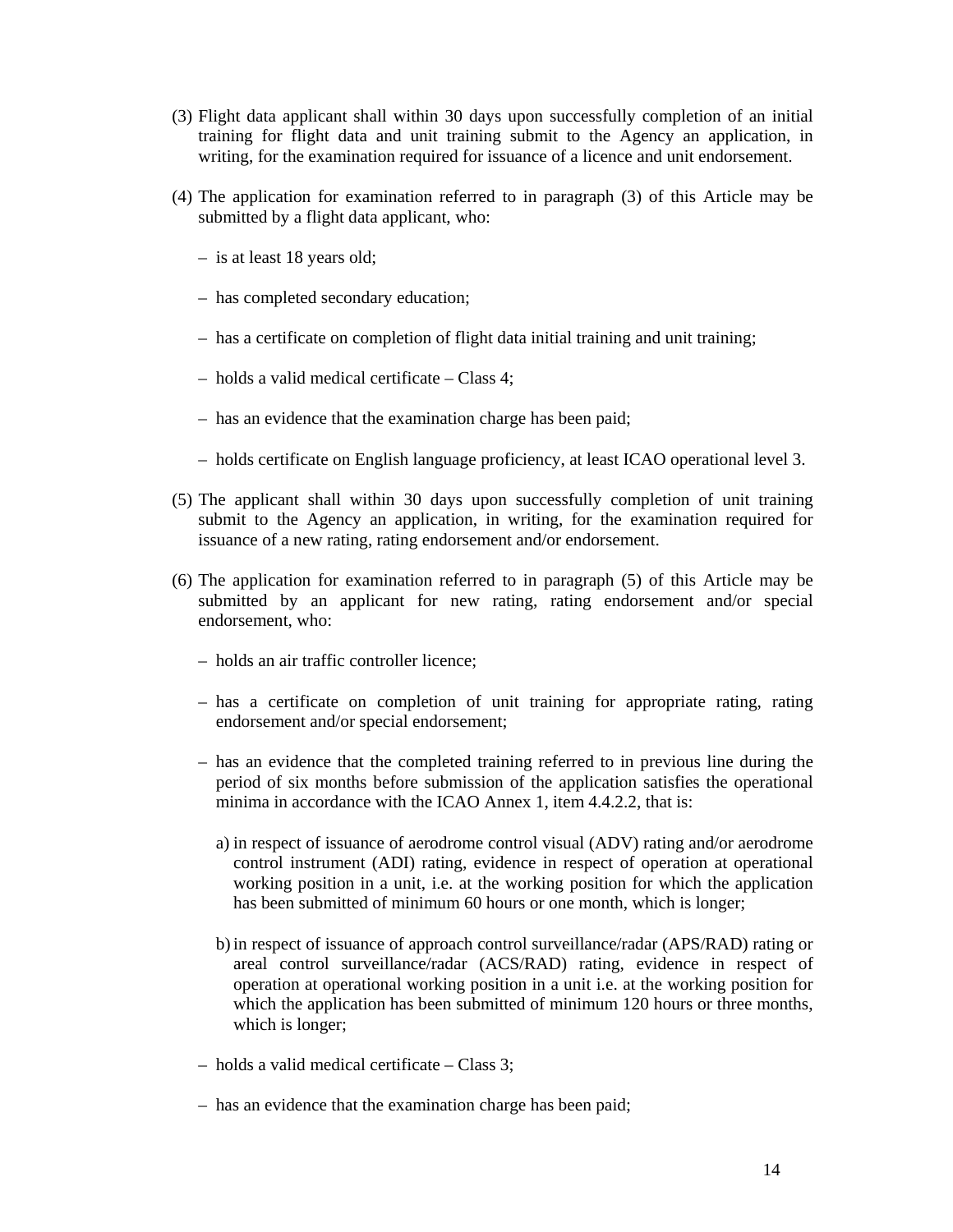- holds a certificate on English language proficiency, at least ICAO operational level 4.
- (7) The applicant shall within 30 days upon successfully completion of training of on–the– job training instructor to train air traffic control personnel submit to the Agency an application, in writing, for the examination required for issuance of an instructor endorsement.
- (8) The application for examination referred to in paragraph (7) of this Article may be submitted by an applicant for instructor endorsement of air traffic controler, who:
	- holds an air traffic controller licence with appropriate rating, rating endorsement and unit endorsement to be instructed;
	- has a minimum of two years experience as an air traffic controller with appropriate rating to be instructed;
	- has a minimum of six months experience as an air traffic controller with unit endorsement to be instructed;
	- has passed any associated assessments required for the working position to be instructed according to the unit competence scheme;
	- has a certificate on completion of training of on–the–job training instructors for unit training instruction;
	- has an evidence that the examination charge has been paid;
	- holds a valid medical certificate Class 3;
- (9) The applicant shall within 30 days upon successfully completion of training of on–the– job training instructor for flight data submit to the Agency an application, in writing, for the examination required for the issuance of an instructor endorsement.
- (10)The application for examination referred to in paragraph (9) of this Article may be submitted by an applicant for flight data instructor endorsement, who:
	- holds a flight data licence with appropriate rating endorsement and unit endorsement to be instructed;
	- has a minimum of two years experience as a flight data with appropriate rating to be instructed;
	- has a minimum of six months experience as a flight data with unit endorsement to be instructed;
	- has passed any associated assessments required for the working position to be instructed according to the unit competence scheme in the air traffic control unit;
	- has a certificate on completion of training of on–the–job training instructors for unit training instruction;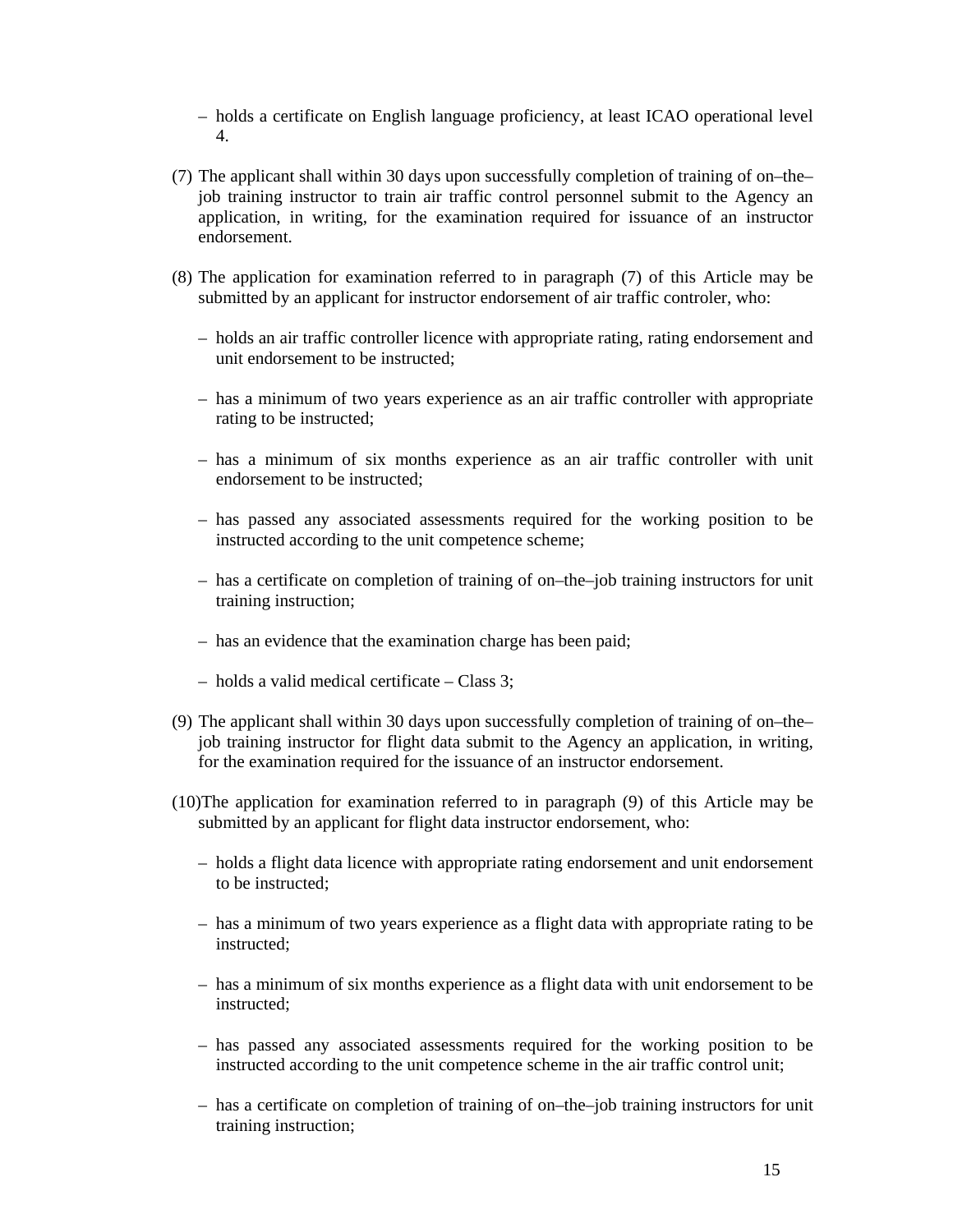- has an evidence that the examination charge has been paid;
- holds a valid medical certificate Class 4;
- (11)The applicant shall within 30 days upon successfully completion of training of examiners and/or assessors of air traffic controller competence submit to the Agency an application, in writing, for the examination required for issuance of an assessor endorsement.
- (12)The application for examination referred to in paragraph (11) of this Article may be submitted by an applicant for assessor/examiner of air traffic controller competence, who:
	- has a certificate on completion of training of assessors and/or examiners of air traffic controller competence;
	- holds a valid air traffic controller licence with appropriate rating and rating endorsement;
	- has a minimum of five years experience as an air traffic controller and at least two years a unit endorsement;
	- has passed any associated assessments required for the working position to be assessed/examined according to the unit competence scheme;
	- holds a valid instructor endorsement for air traffic controller for certain unit to be assessed/examined;
	- has passed the examination required for issuance of assessor/examiner endorsement to assess competence of air traffic controller in accordance with this Regulation;
	- holds a valid medical certificate Class 3;
	- has an evidence that the examination charge has been paid;
- (13)The applicant shall within 30 days upon successfully completion of training of examiners and/or assessors of flight data competence submit to the Agency an application, in writing, for the examination required for issuance of an assessor endorsement.
- (14)The application for examination referred to in paragraph (13) of this Article may be submitted by an applicant for assessor/examiner of flight data competence, who:
	- has a certificate on completion of training required for issuance of assessors and/or examiners endorsement of flight data competence;
	- holds a valid air traffic controller licence;
	- has a minimum of five years experience as a flight data and at least two years a unit endorsement;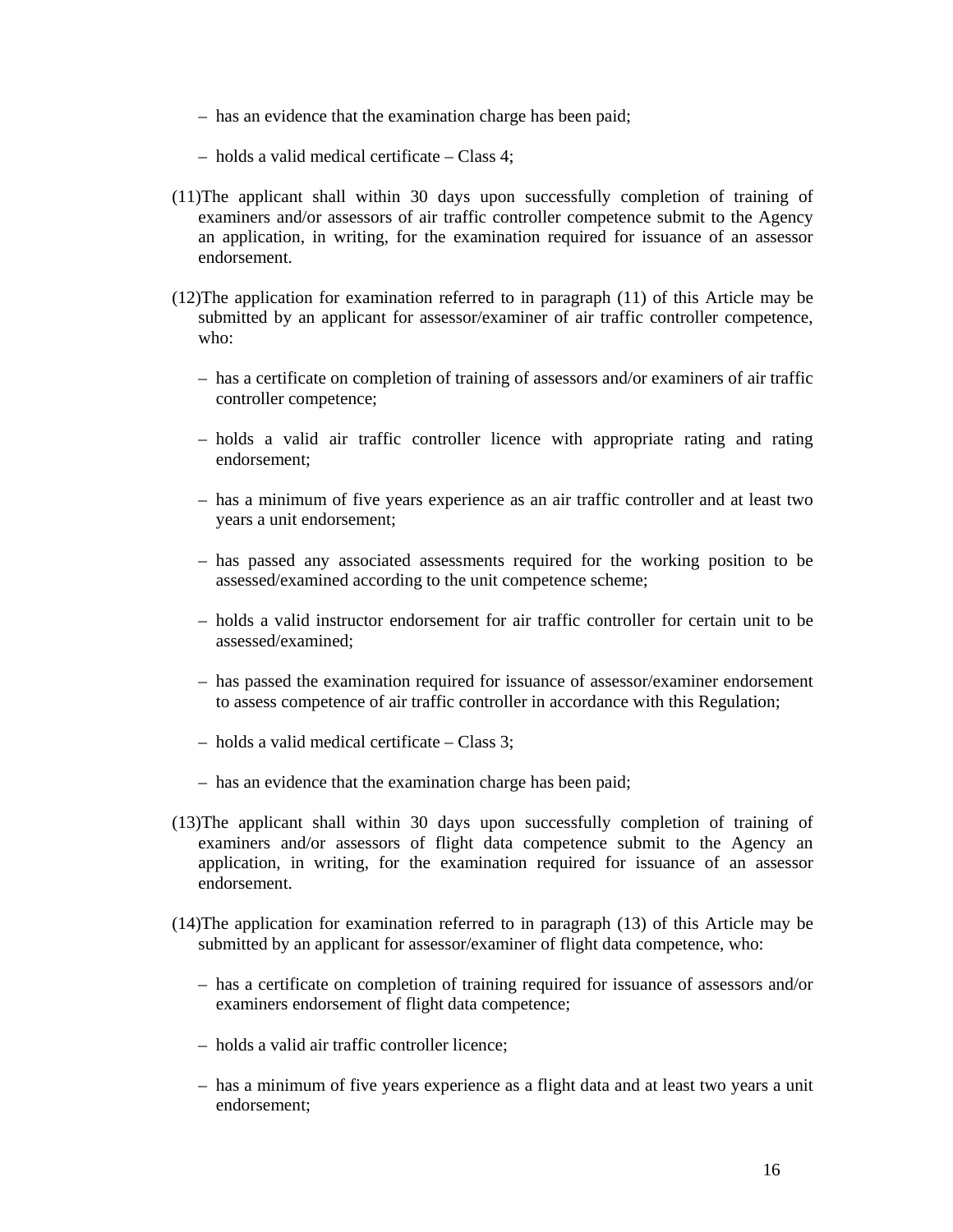- passed any associated assessments required for the working position to be assessed/examined according to the unit competence scheme;
- holds a valid instructor endorsement for flight data for certain unit to be assessed/examined;
- has a valid medical certificate Class 4;
- has an evidence that the examination charge has been paid;

- (1) Upon the receipt of application for examination, the Agency shall check weather the applicant has complied with the requirements for examination referred to in Article 28 of this Regulation.
- (2) If it is determined that the applicant has complied with the prescribed requirements, the Agency shall within 30 days from the date of receipt of the application, make a decision on approval for examination stating the period of the examination, which may not be longer than three months from the date of submission of the application, list of examiners responsible for the examination and the examiner responsible for organization of the entire examination and distribution of examination material.
- (3) At request of the examiners, the period for conducting the practical part of the examination may be prolonged for at least six months after the expiry of the period referred to in paragraph (2) of this Article.
- (4) The examination may not be specified in a period less than 15 days from the date the decision referred to in paragraph (2) of this Article has been submitted to the applicant.
- (5) Notwithstanding the provisions of paragraph (4) of this Article, the examination may be conducted in a shorter period on the ground of a written request of the applicant.
- (6) If the Agency finds that the applicant has failed to comply with the prescribed requirements for examination, it shall make a decision on refusal of the application for examination stating the reasons for refusal.

- (1) The examination shall be conducted by examiners designated by the Agency on a decision and selected from the List of Aviation Experts.
- (2) The number of examiners shall be determined on the number of subjects, i.e, on the scope of practical part of the examination, and one examiner may conduct examination for at least of three subjects, including the practical part.
- (3) The practical part of the examination associated with air traffic controller licence shall be conducted by at least three examiners holding at least a licence with rating, rating endorsement and/or endorsement for which the applicant takes the examination.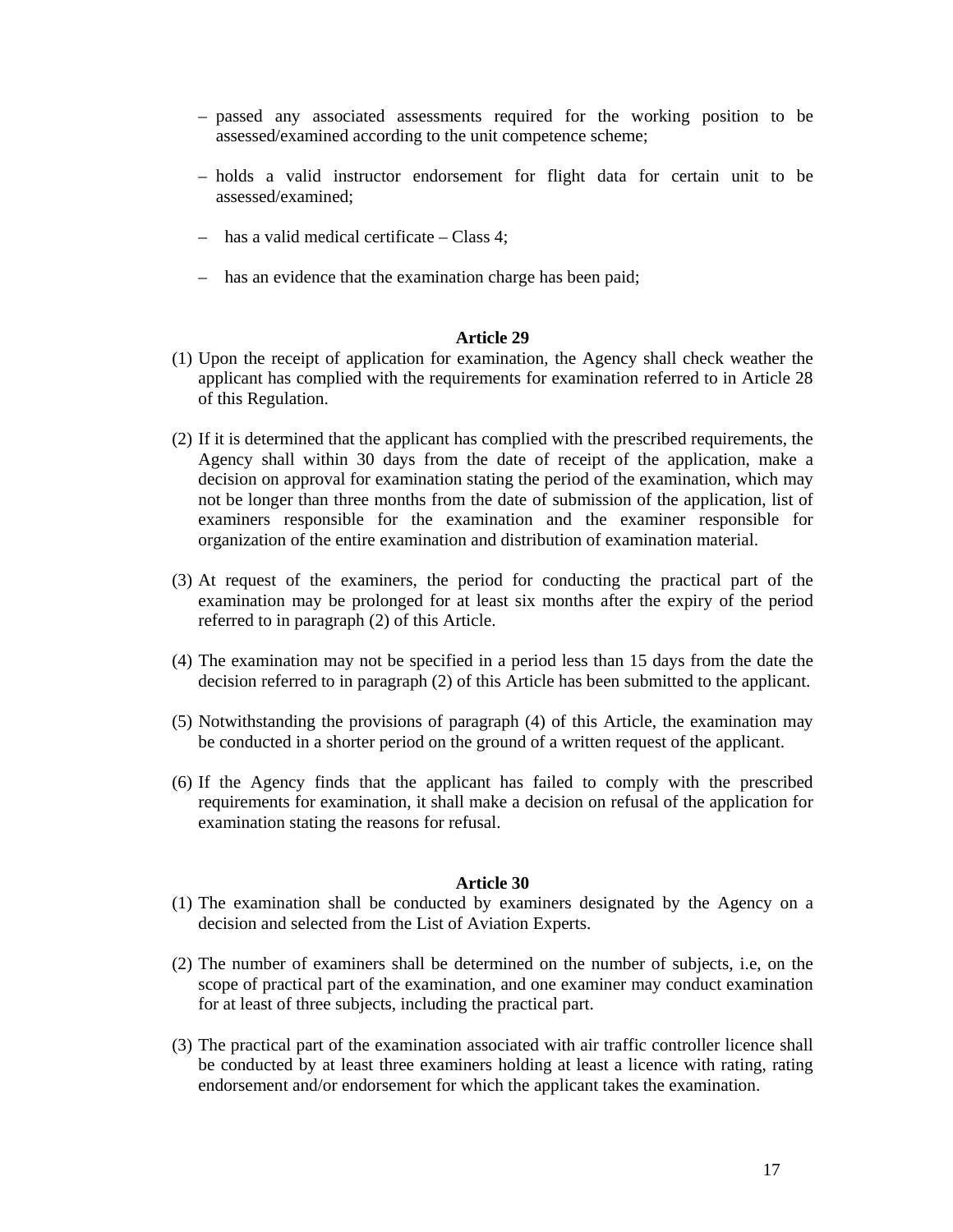- (4) The practical part of the examination associated with flight data licence shall be conducted by at least two examiners holding at least a licence with rating, rating endorsement and/or endorsement for which the applicant takes the examination.
- (5) The examiner responsible for organization of the examination shall within seven days from the date of completion of examination submit a report to the Agency.

Each examiner shall examine the applicant in the field he/she has been nominated to, and upon the completion of examination shall assess the success of the applicant with mark "passed" or "failed".

#### **Article 32**

- (1) Examination for issuance of a licence, rating, rating endorsement and/or endorsement shall consist of theoretical part at each subject and practical part.
- (2) Theoretical part of the examination shall consist of test paper for each subject.
- (3) The practical part of examination shall cover the proficiency check of acquired skills and knowledge for a working position, and at simulator and oral examination, if necessary.

#### **Article 33**

- (1) The theoretical part of an examination shall be deemed as passed if the test paper for each subject has been passed with a success of at least of 80%.
- (2) An applicant who fails to pass at least three subjects of the theoretical part of an examination shall have a right to repeat the failed subjects within a period specified by the Agency, but not less than 30 days, or longer than 60 days from the date of submission to the Agency the examination lists in respect of the examination.
- (3) If the applicant fails to pass the make-up examination referred to in paragraph (2) of this Article, the examination shall be deemed as failed in whole.
- (4) If the applicant fails to pass the theoretical part of an examination at more the three subjects, the examination shall be deemed as failed in whole.

- (1) The practical part of an examination shall be conducted after the applicant has passed the theoretical part thereof.
- (2) The proficiency check referred to in paragraph (3) Article 32 of this Regulation shall be conducted in accordance with the objectives and standards set out in the unit training plan which have been met by an applicant for successfully completion of the unit training appropriate for the working position.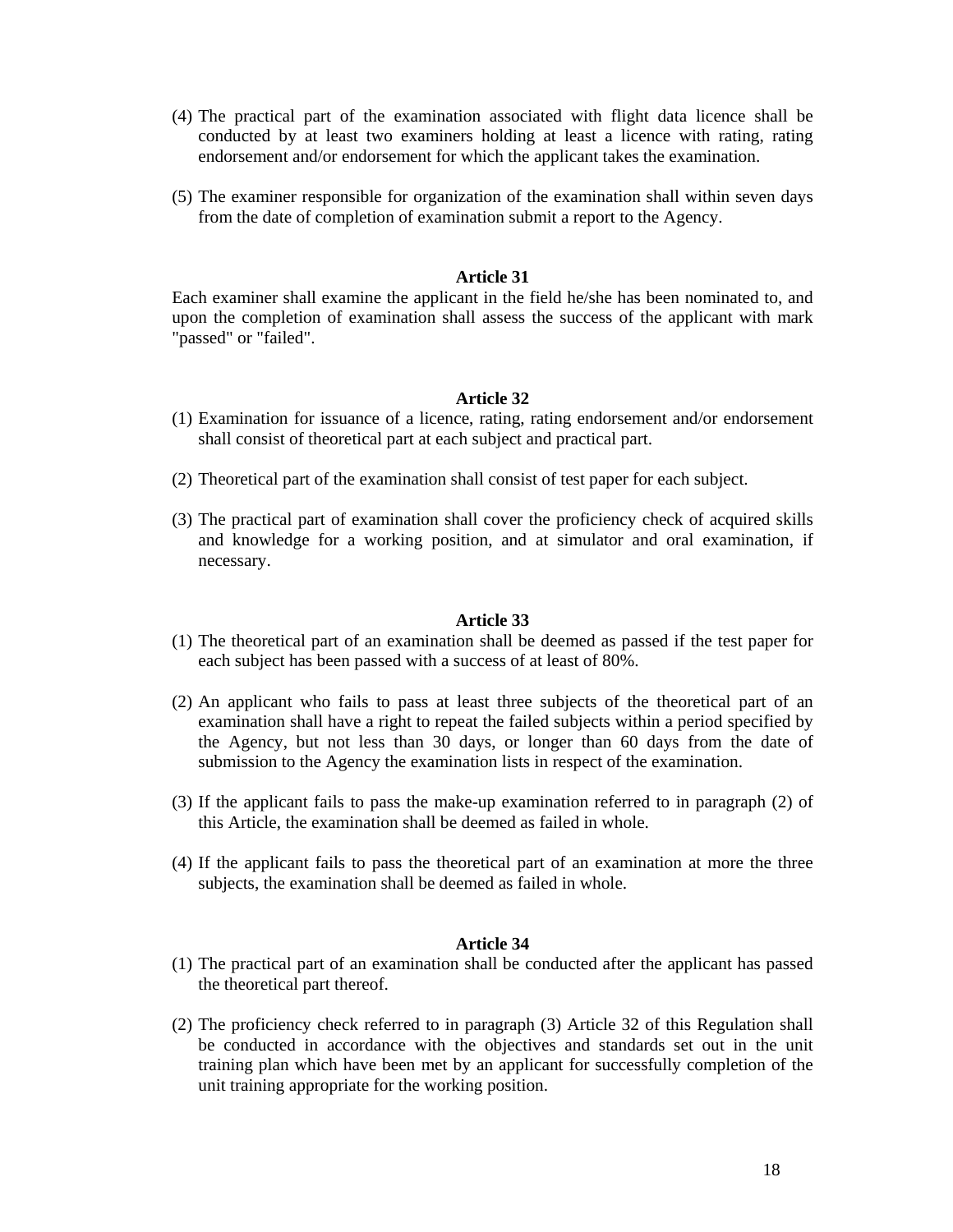- (3) The duration of oral part of a practical examination shall be at least 60 minutes and conducted upon completion of the practical part with an aim to determine the competence of an applicant to deal with the traffic conditions not met during the examination.
- (4) An applicant shall be deemed to pass the practical part of the examination if he has passed both, proficiency check and oral examination.
- (5) If an applicant fails to pass the practical part of an examination it shall be deemed as not passed in whole.

An applicant may repeat the examination only once within a period not less than 3 months or longer than 6 months from the date of first sitting for an examination.

# **3.1.1 AIR TRAFFIC CONTROLLERS REGULAR CHECKS**

# **Article 36**

- (1) An applicant for air traffic controller licence in addition to the examination for issuance of a licence shall take an examination for issuance of a rating, rating endorsement and unit endorsement.
- (2) The air traffic controller applicant holding a valid licence and sitting for an examination for issuance of a new rating and rating endorsement, shall also take an examination for unit endorsement appropriate to such rating and rating endorsement.

#### **Article 37**

The theoretical part of the examination of the applicant referred to in paragraph (1) Article 36 of this Regulation shall cover the following subjects in accordance with the Annex 1 and Annex to the EUROCONTROLOR Specification for the ATCO Common Core Content Initial Training appropriate to the rating and rating endorsement for which the applicant takes the examination, that is:

- 1) Aviation Law;
- 2) Air Traffic management;
- 3) Meteorology;
- 4) Navigation;
- 5) Aircraft;
- 6) Human factors;
- 7) Systems and Equipment;
- 8) Aviation English;

#### **Article 38**

The theoretical part of the examination of the applicant referred to in paragraph (2) Article 36 of this Regulation shall cover the following subjects in accordance with the Annex to the EUROCONTROLOR Specification for the ATCO Common Core Content Initial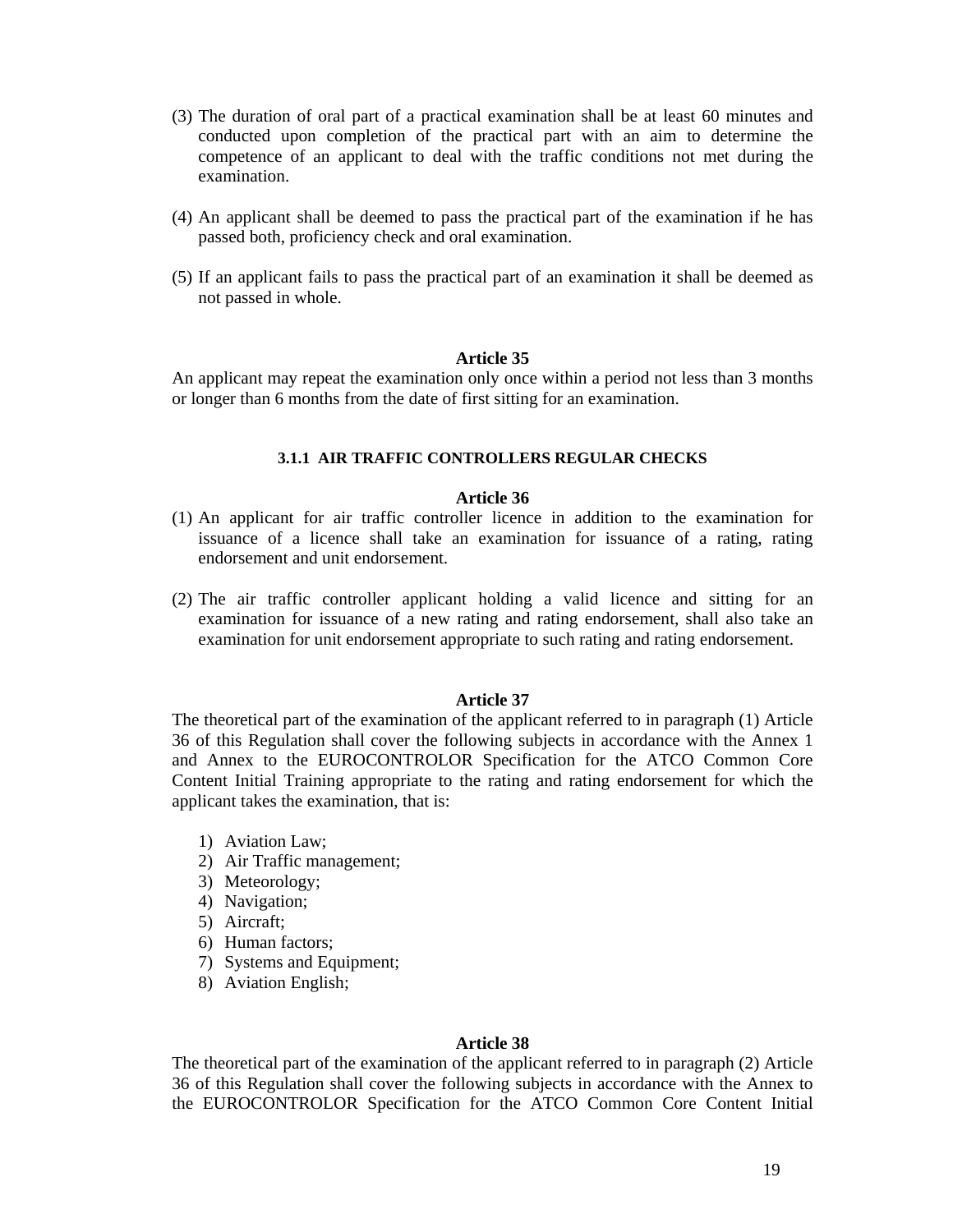Training appropriate to the rating and rating endorsement for which the applicant takes the examination. In such case the applicant shall not take the examination at aviation English.

# **Article 39**

A student air traffic controller or air traffic controller taking an examination for issuance of unit endorsement shall have the following subjects in respect of the theoretical part of the examination in scope, content and level of knowledge appropriate to the unit training plan, that is:

- 1) Airspace Local Characteristics;
- 2) Devices and Facilities Operation;
- 3) Working Technology;
- 4) Coordination Procedures, and
- 5) Systems and Equipment;
- 8) Emergency Procedures.

# **Article 40**

- (1) An air traffic controller taking an examination for issuance of unit endorsement shall be also granted an instructor endorsement.
- (2) In addition to the examinations referred to in Article 37 of this Regulation and regarding the theoretical part, an applicant shall take the following examinations for which higher level of knowledge and competence to instruct are required, that is:
	- 1) Operational competence;
	- 2) Methods and means to acquire competence of an air traffic controller, and\
	- 3) Unit Training Plan.
- (4) The practical part of an examination for issuance of instructor endorsement shall be conducted by means of three supervisions of the operational competence of a student air traffic controller or air traffic controller.

# **Article 41**

- (1) An air traffic controller instructor taking an examination for issuance of a new instructor endorsement shall take the examination at subject referred to in item 3 paragraph (2) Article 40 of this Regulation regarding the theoretical part of the examination.
- (2) The examination referred to in paragraph (1) of this Article shall be without practical part.

- (1) An air traffic controller instructor taking an examination for issuance of an assessor/examiner endorsement for competence of an air traffic controller shall have the following examinations regarding the theoretical part thereof:
	- 1) Assessment of the competence, and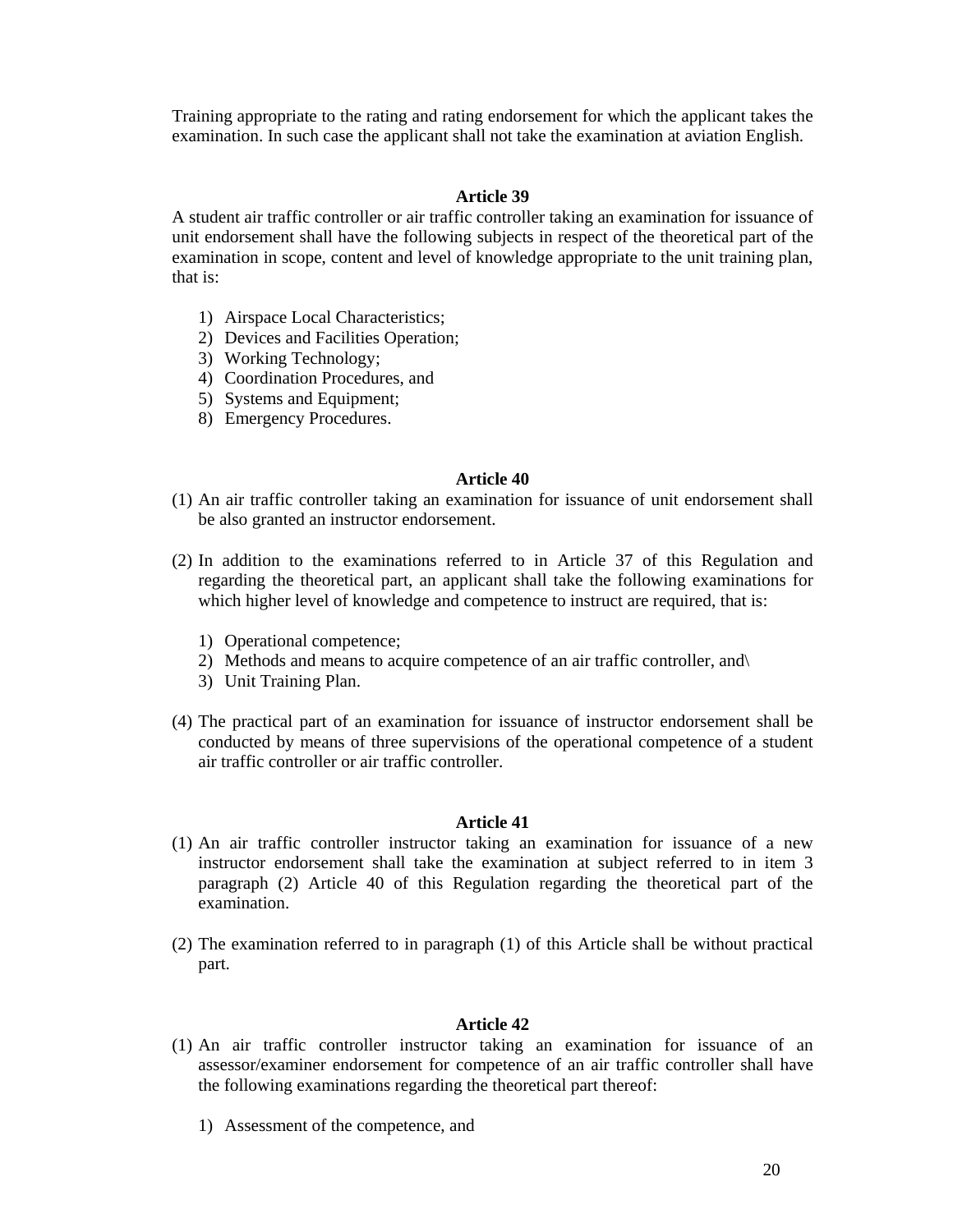- 2) Unit competence scheme.
- (2) The practical part of the examination shall cover hree procedures of assessment of competence of an air traffic controller in accordance with approved unit competence schemes.

- (1) An assessor/examiner of the competence of an air traffic controller taking an examination for issuance of assessor/examiner endorsement of competence of controllers in a new air traffic control unit, regarding the theoretical part of the examination shall take only the examination at the subject referred to in item 2 paragraph (1) Article 42 of this Regulation.
- (2) The examination referred to in paragraph (1) of this Article shall be without practical part.

# **3.1.2 FLIGHT DATA REGULAR CHECKS**

#### **Article 44**

- (1) An applicant for flight data licence in addition to the examination for issuance of a licence shall take an examination for issuance of unit endorsement.
- (2) The applicant referred to in paragraph (1) of this Article regarding the theoretical part of the examination shall take an examination at the following subjects in accordance with the Initial Training Approved Programme for flight data, that is:
	- 1) Aviation Law;
	- 2) Elements of Air Services;
	- 2) Aeronautical Information;
	- 3) Meteorology;
	- 4) Navigation;
	- 5) Aircraft;
	- 6) Human factors;
	- 7) Systems and Equipment;

## **Article 45**

Flight data applicant taking an examination for issuance of unit endorsement shall have the following subjects in respect of the theoretical part of the examination in scope, content and level of knowledge appropriate to the unit training plan, that is:

- 1) Airspace Local Characteristics;
- 2) Devices and Facilities Operation;
- 3) Working Technology, and
- 4) Coordination Procedures.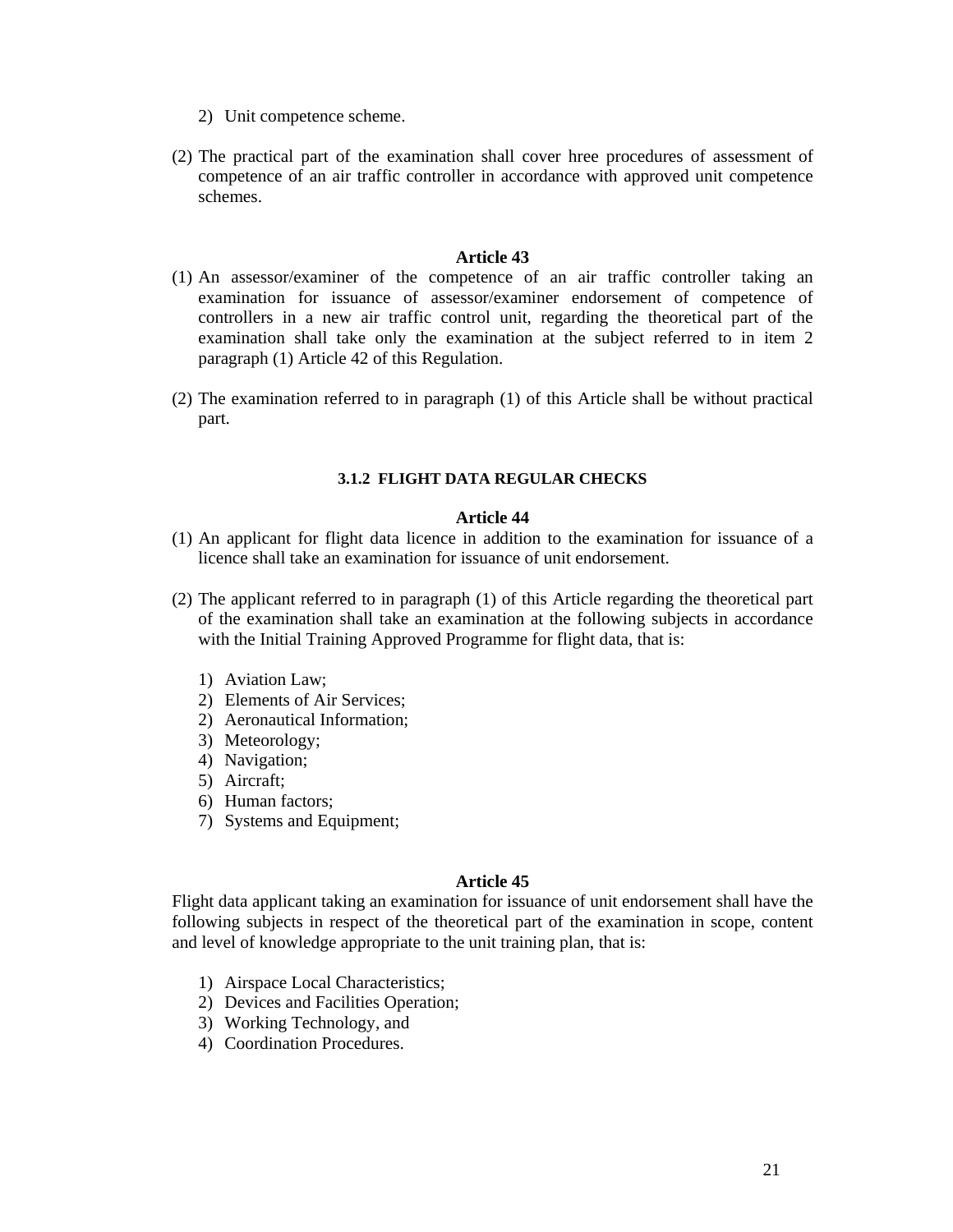- (1) A flight data taking an examination for issuance of instructor endorsement for flight data, regarding the theoretical part, in addition to the subjects referred to in Article 44 of this Regulations shall take the following examinations for which higher level of knowledge and competence to instruct are required, that is:
	- 1) Flight data operational competence;
	- 2) Methods and means to acquire competence of a flight data, and
	- 3) Unit Training Plan.
- (2) The practical part of an examination for issuance of such endorsement shall be conducted by means of three supervisions of the operational competence of a student flight data or a flight data.
- (3) An applicant holding an instructor endorsement for air traffic controllers and taking the examination for issuance of instructor endorsement for flight data shall take only the theoretical part of the examination referred to in item 3 paragraph (1) of this Article.

## **Article 47**

- (1) The theoretical part of examination of a flight data instructor taking an examination for issuance of assessor/examiner endorsement for assessment of competence of flight data, shall cover the following:
	- 1) Operational competence assessment, and
	- 2) Unit competence scheme, and
- (2) The practical part of an examination shall cover three procedures of assessment of competence of a flight data.
- (3) An applicant flight data instructor holding an assessor/examiner endorsement of competence of an air traffic controller taking an examination for issuance of assessor/examiner endorsement of the competence of a flight data shall take only the theoretical part of the examination at the subject referred to in item 2 paragraph (1) of this Article.

#### **3.2. EXTRAORDINARY CHECKS**

- (1) The extraordinary check procedure shall be conducted by the Agency on the ground of recommended measures stated in a report on inspection and a decision on suspension of air traffic control personnel.
- (2) Decision on extraordinary check shall be made by the Agency, stating the method and timing regarding the extraordinary check and it shall be submitted to the person the extraordinary check referred to.
- (3) An extraordinary check of competence shall be conducted in respect of particular subjects of theoretical and/or practical part of an examination for issuance of a licence and/or rating.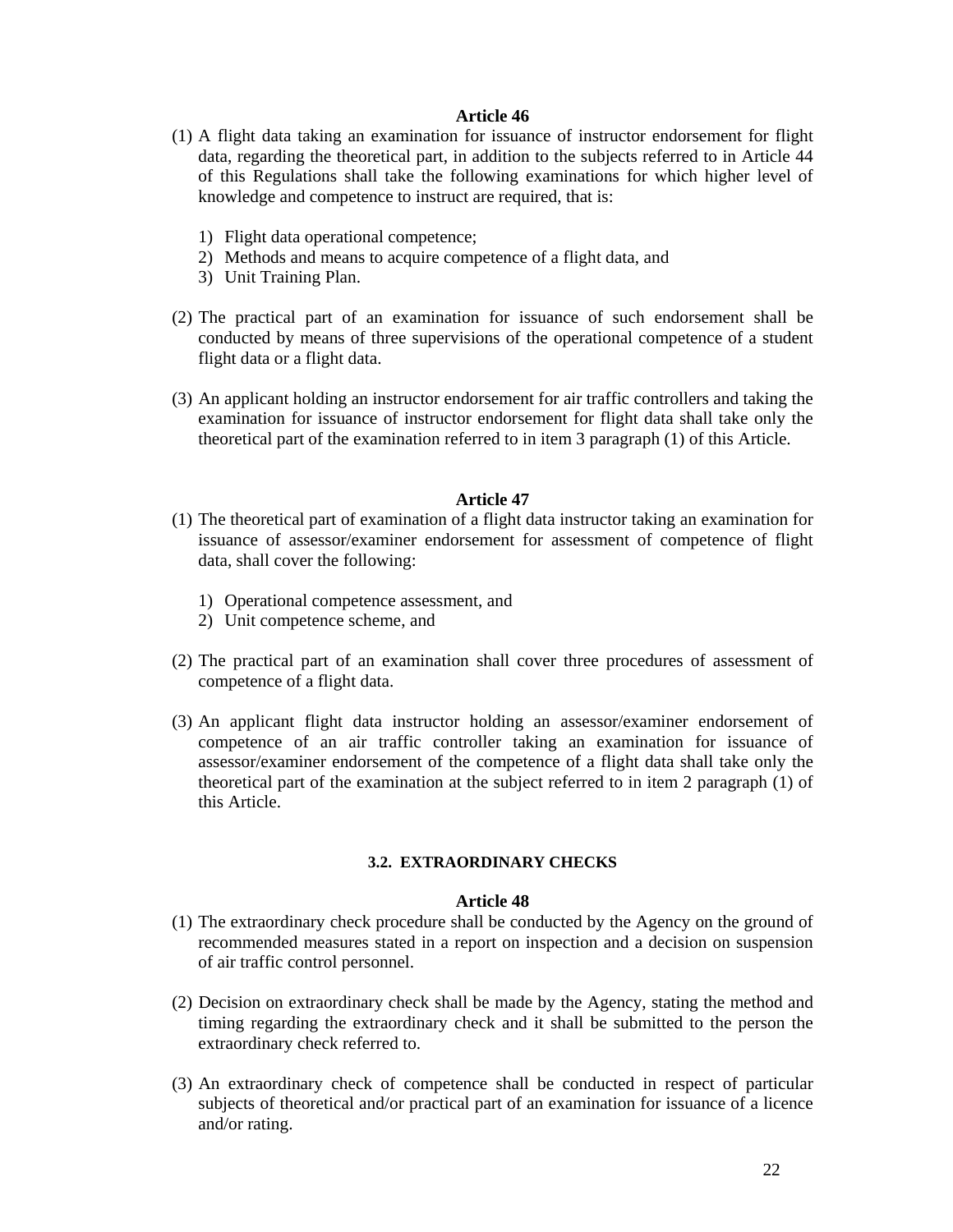- (4) If the extraordinary check is successfully completed, the Agency shall revoke the Decision on suspension by means of a Decision.
- (5) If the completion of an extraordinary check is not satisfactory, the Agency shall make a Decision on extension of the suspension and on additional unit training in respect of theoretical and practical part of the subjects for which the extraordinary check has been conducted.
- (6) If the person with a Decision on suspension fails to appeal at the extraordinary check or to successfully completed the additional training referred to in paragraph (5) of this Article, the Agency shall on a ground of a Decision withdraw the licence or rating.

## **4. TYPE OF LICENCE AND/OR RATING AND REQUIREMENTS FOR ISSUANCE THEREOF**

### **4.1. AIR TRAFFIC CONTROL PERSONNEL LICENCE AND REQUIREMENTS FOR ISSUANCE THEREOF**

## **4.1.1. STUDENT AIR TRAFFIC CONTROLLER LICENCE**

## **Article 49**

- (1) A student air traffic controller licence shall be issued to an applicant to commence the unit training, who in addition to the requirements referred to in paragraph (1) Article 10 of this Regulation shall comply with the following requirements:
	- to have certificate on completed initial training for issuance of appropriate rating and rating endorsement, and
	- to have certificate on linguistic proficiency, at least ICAO operational level 4.
- (2) A student air traffic controller licence shall contain at least one rating and one rating endorsement, if any, for which the student has completed the initial training.
- (3) A person holding an air traffic controller student licence may perform duties of air traffic controllers only under the supervision of an instructor.

(4) Validity period of an air traffic controller student licence shall be for a period of one year.

- (1) A person holding a student air traffic controller licence shall commence training in an air traffic control unit within a period not longer than six months from the date of issuance of the licence.
- (2) A person referred to in paragraph (1) of this Article who failed to commence unit training within six months or interrupted the training for a period of six months, may commence the training if the assessment of his previously acquired competence in a training provider where the initial training has been completed with success of 75% in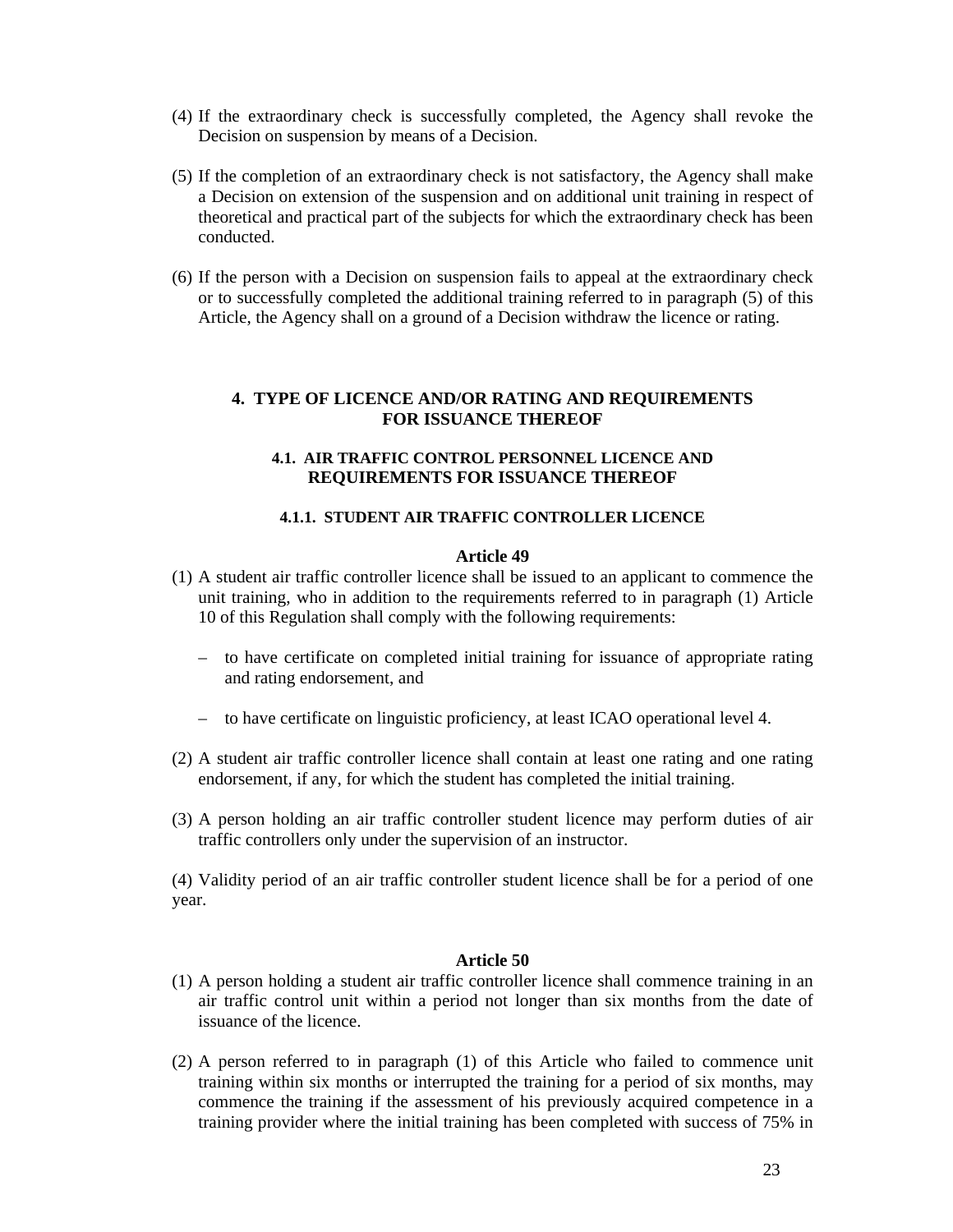accordance with the Annex 1 and Annex to EUROCONTROL Specification for the ATCO Common Core Content Initial Training appropriate to the rating and/or rating endorsement for which the student air traffic controller licence has been issued.

# **4.1.2. AIR TRAFFIC CONTROLLER LICENCE**

## **Article 51**

- (1) An air traffic controller licence shall be issued to an applicant complying the following requirements:
	- to be at least 21 years old;
	- to hold a valid student air traffic controller licence;
	- to have successfully completed unit training;
	- to have passed an examination for issuance of air traffic controller licence, appropriate rating, rating endorsement and unit endorsement;
	- to have demonstrated a proficiency in English language, at least ICAO level 4, and
	- $-$  to hold medical certificate  $-$  Class 3.
- (2) The licence referred to in paragraph (1) of this Article shall contain at least one rating with appropriate rating endorsement, unit endorsement and English language endorsement.

### **Article 52**

At least one of the following ratings shall be entered in an air traffic controller licence:

- 1) Aerodrome Control Visual (ADV);
- 2) Aerodrome Control Instrument (ADI);
- 3) Approach Control Procedural (APP);
- 4) Approach Control Surveillance (APS);
- 5) Area Control Procedural (ACP), and
- 6) Area Control Surveillance (ACS).

- (1) A person holding an air traffic controller licence with aerodrome control visual rating (ADV), may provide an air traffic control service to aerodrome traffic at an aerodrome that has no published instrument approach or departure procedures.
- (2) In a air traffic controller licence with the rating referred to in paragraph (1) of this Article at least one unit rating shall be entered.
- (3) The rating referred to in paragraph (1) of this Article shall be without any rating endorsements.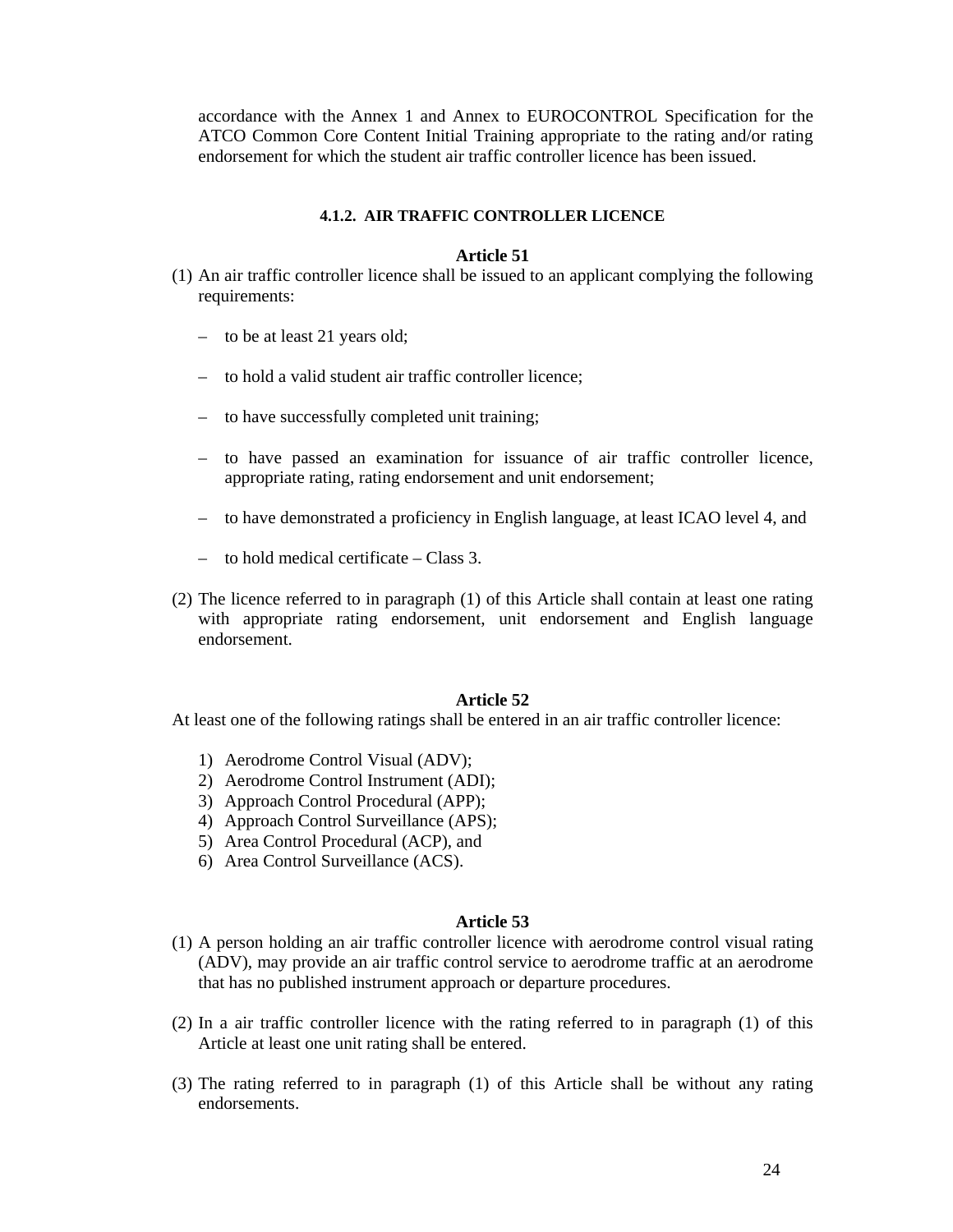- (1) A person holding an air traffic controller licence with aerodrome control instrument rating (ADI), may provide an air traffic control service to aerodrome traffic at an aerodrome that has published instrument approach or departure procedures.
- (2) The rating referred to in paragraph (1) of this Article shall bear least one of the following rating endorsements:
	- The Tower Control endorsement (TWR), indicating that the holder is competent to provide control services where aerodrome control is provided from one working position;
	- The Ground Movement Control endorsement (GMC), indicating that the holder is competent to provide ground movement control;
	- The Ground Movement Surveillance endorsement (GMS), granted in addition to the Tower Control endorsement (TWR) or Ground Movement Control endorsement (GMC), indicating that the holder is competent to provide ground movement control with the help of aerodrome surface movement guidance systems during low visibility conditions;
	- The Air Control endorsement (AIR), indicating that the holder of the licence is competent to provide air control;
	- The Aerodrome Radar Control endorsement (RAD), granted in addition to the Air Control (AIR) or Tower Control endorsement (TWR), indicating that the holder of the licence is competent to provide aerodrome control with the help of surveillance radar equipment;
- (3) In an air traffic controller licence with the rating referred to in paragraph (1) of this Article and at least one rating endorsement, at least one unit rating shall be entered.

### **Article 55**

- (1) A person holding an air traffic controller licence with Approach Control Procedural rating (APP) may provide an air traffic control service to arriving, departing or transiting aircraft without the use of surveillance equipment.
- (2) An air traffic controller licence with rating referred to in paragraph (1) of this Article shall bear at least one unit endorsement.
- (3) The rating referred to in paragraph (1) of this Article shall be without any rating endorsements.

- (1) A person holding an air traffic controller licence with Approach Control Surveillance rating (APS) may provide an air traffic control service to arriving, departing or transiting aircraft with the use of surveillance equipment.
- (2) The rating referred to in paragraph (1) of this Article shall bear at least one of the following endorsements: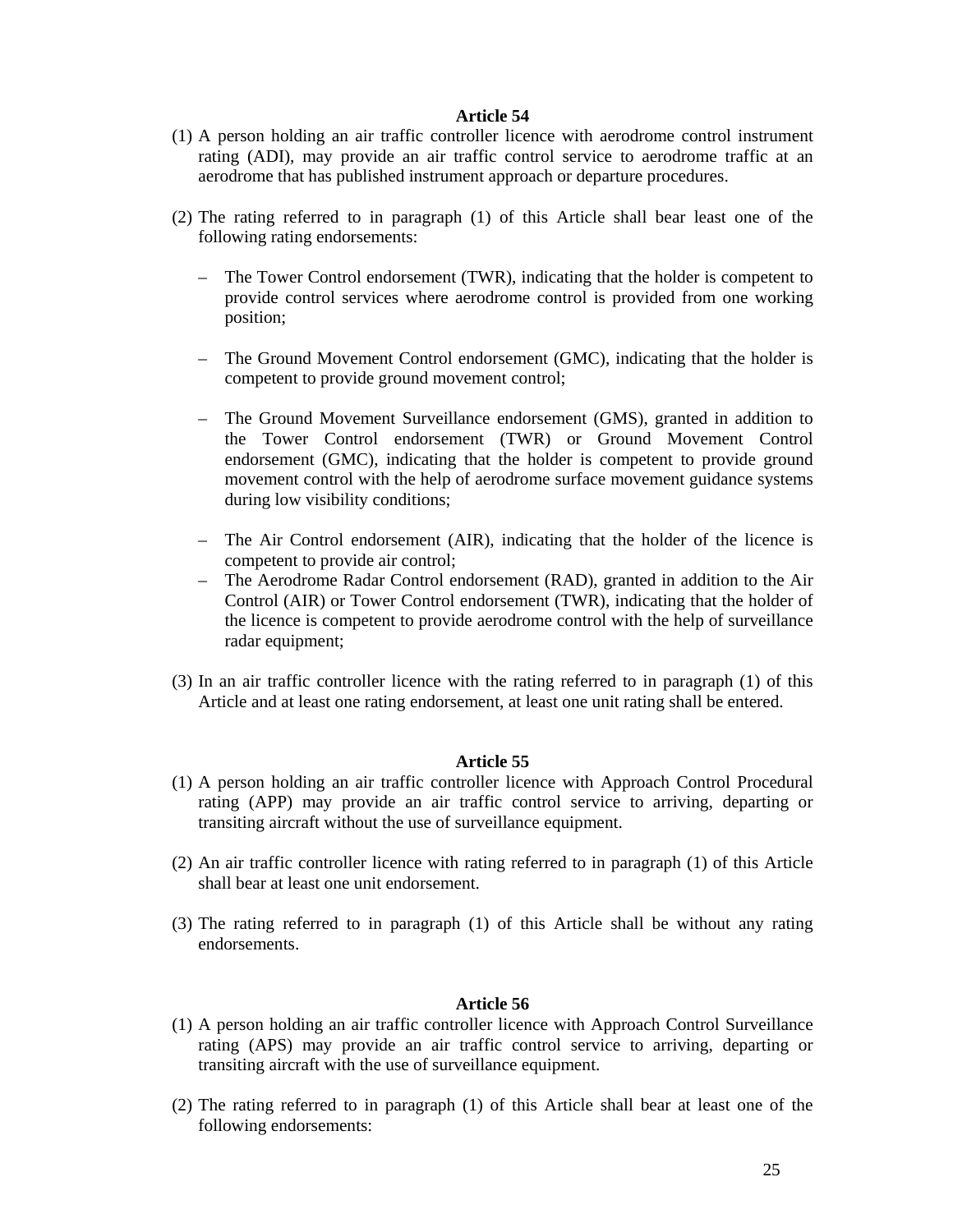- The Radar endorsement (RAD), indicating that the holder of the licence is competent to provide an approach control service with the use of primary and/or secondary radar equipment;
- The Automatic Dependent Surveillance endorsement (ADS), indicating that the holder of the licence is competent to provide an approach control service with the use of automatic dependent surveillance;
- The Precision Approach Radar endorsement (PAR), granted in addition to the Radar endorsement (RAD), indicating that the holder of the licence is competent to provide ground–controlled precision approaches with the use of precision approach radar equipment to aircraft on the final approach to the runway;
- The Surveillance Radar Approach endorsement (SRA), granted in addition to the Radar endorsement (RAD), indicating that the holder of the licence is competent to provide ground–controlled non–precision approaches with the use of surveillance equipment to aircraft on the final approach to the runway;
- The Terminal Control endorsement (TCL), granted in addition to the Radar or Automatic Dependent Surveillance endorsements (RAD), indicating that the holder of the licence is competent to provide air traffic control services with the use of any surveillance equipment to aircraft operating in a specified terminal area and/or adjacent sectors.
- (3) An air traffic controller licence with the rating referred to in paragraph (1) of this Article and at least one rating endorsement, shall contain at least one unit rating.

- (1) A person holding an air traffic controller licence with an Area Control Procedural rating (ACP) may provide an air traffic control service to aircraft without the use of surveillance equipment.
- (2) The air traffic controller licence with a rating referred to in paragraph (1) of this Article shall bear at least one unit rating.
- (3) The rating referred to in paragraph (1) of this Article shall be without rating endorsements.

- (1) A person holding an air traffic controller licence with Area Control Surveillance rating (ACS) may provide an air traffic control service to aircraft with the use of surveillance equipment.
- (2) The rating referred to in paragraph (1) of this Article shall bear at least one of the following endorsements:
	- The Radar endorsement (RAD), indicating that the holder of the licence is competent to provide area control services with the use of surveillance radar equipment;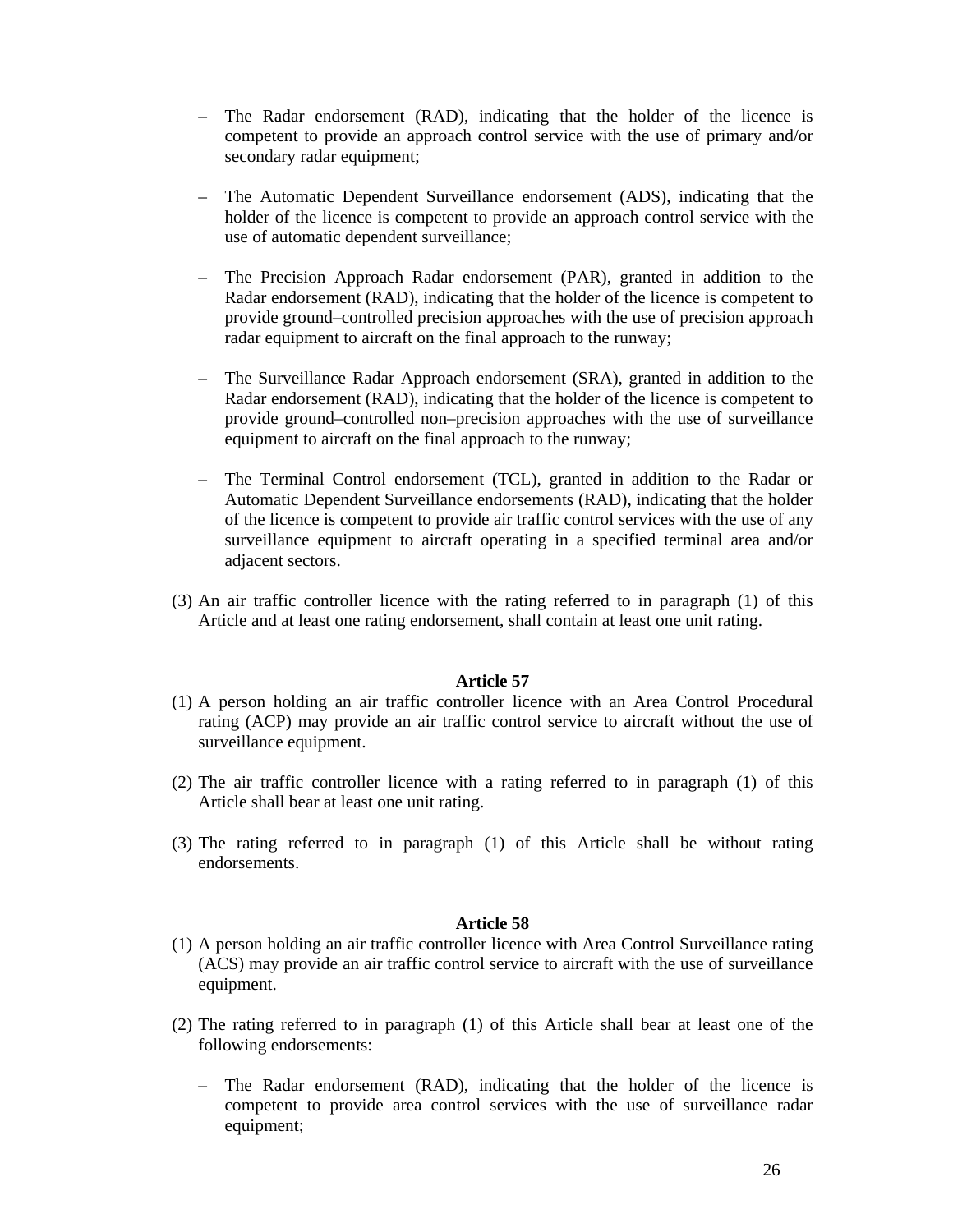- The Automatic Dependent Surveillance endorsement (ADS), indicating that the holder of the licence is competent to provide area control services with the use of automatic dependent surveillance;
- The Terminal Control endorsement (TCL), granted in addition to the Radar or Automatic Dependent Surveillance endorsements, indicating that the holder of the licence is competent to provide air traffic control services with the use of any surveillance equipment to aircraft operating in a specified terminal area and/or adjacent sectors.
- (3) An air traffic controller licence with the rating referred to in paragraph (1) of this Article and at least one rating endorsement, shall contain at least one unit rating.

# **4.1.3. FLIGHT DATA LICENCE**

### **Article 59**

- (1) Flight data licence shall be issued to an applicant who in addition to the requirements referred to in paragraph (2) Article 10 of this Regulation complies with the following requirements:
	- to have successfully passed the examination for issuance of flight data licence, and
	- to have demonstrated English language proficiency, at least ICAO operational level 3.
- (2) The licence referred to in paragraph (1) of this Article shall indicate that the holder thereof is competent to perform certain tasks related to the air traffic control and prescribed as the certain unit duties and responsibilities for which a flight data is authorized, and such licence shall be without any ratings and rating endorsements.
- (3) The licence referred to in paragraph (1) of this Article shall contain at least one unit rating.

#### **4.2. AIR TRAFFIC CONTROL PERSONNEL SPECIAL ENDORSEMENTS AND REQUIREMENTS FOR THEIR ISSUNACE**

## **4.2.1. AIR TRAFFIC CONTROLLER INSTRUCTOR ENDORSEMENT**

- (1) An air traffic controller instructor endorsement shall be entered in an air traffic controller licence of an applicant complying with the requirements referred to in paragraph (8) Article 28 of this Regulation and has successfully passed the examination required for issuance of air traffic controller instructor endorsement in accordance with this Regulation.
- (2) On the ground of the endorsement referred to in paragraph (1) of this Article, an instructor of air traffic controller may provide training and supervision at a working position of student air traffic controllers and air traffic controllers and/or to provide training on simulator for areas covered by a valid rating.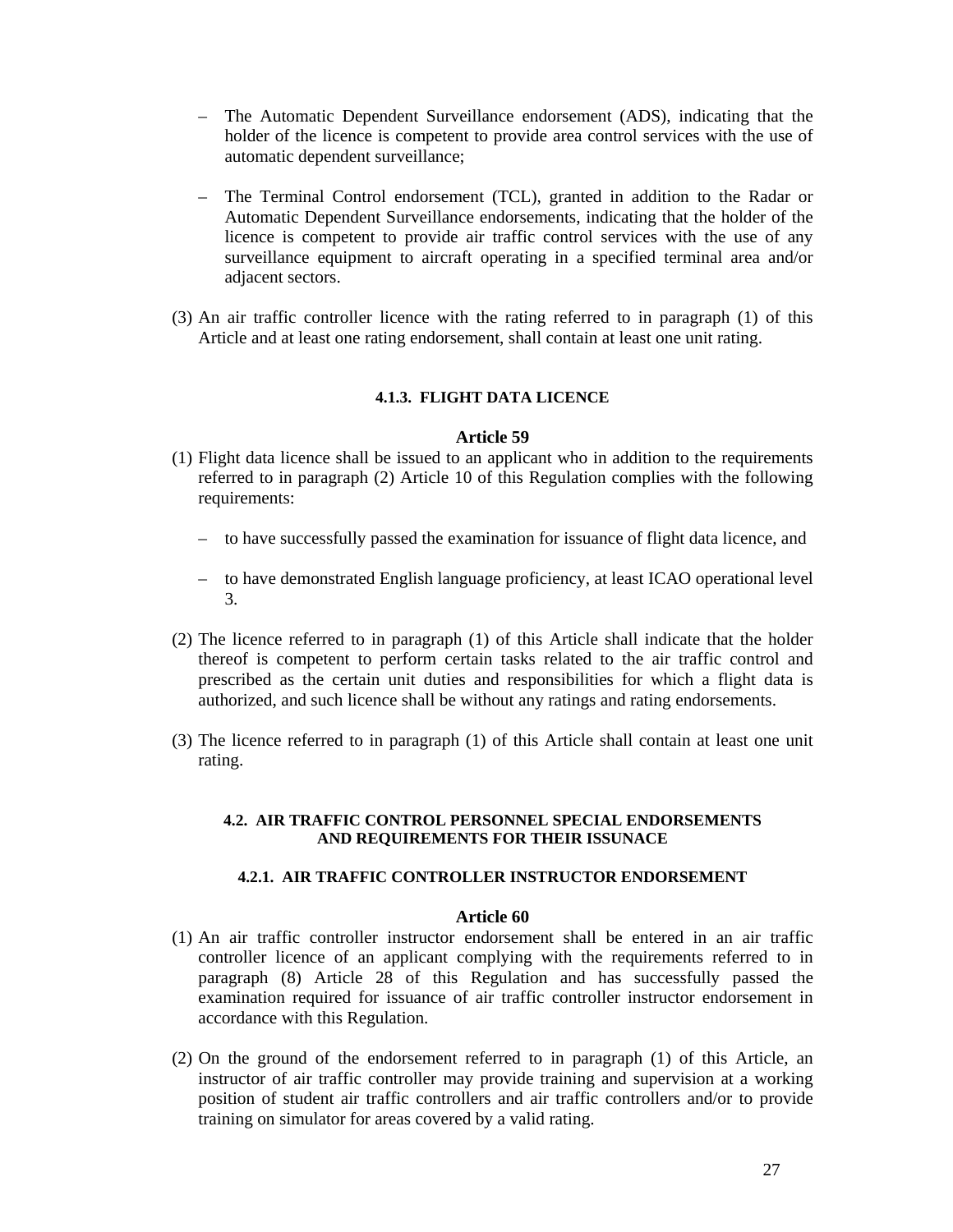#### **4.2.2. FLIGHT DATA INSTRUCTOR ENDORSEMENT**

### **Article 61**

- (1) A flight data instructor endorsement shall be entered in a flight data licence of applicant complying with the requirements referred to in paragraph (10) Article 28 of this Regulation and has successfully passed the examination required for issuance of flight data instructor endorsement in accordance with this Regulation.
- (2) On the ground of the endorsement referred to in paragraph (1) of this Article, an instructor of flight data may provide training and supervision at a working position of flight data applicant and flight data for areas by a valid unit endorsement.

## **4.2.3. ASSESSOR/EXAMINER ENDORSEMENT OF AIR TRAFFIC CONTROLLER COMPETENCE**

#### **Article 62**

- (1) Assessor/examiner endorsement of air traffic controller competence shall be entered in an air traffic controller licence of an applicant complying with the requirements referred to in paragraph (12) Article 28 of this Regulation and has successfully passed the examination required for issuance of assessor/examiner endorsement of air traffic controller competence in accordance with this Regulation.
- (2) On the ground of the endorsement referred to in paragraph (1) of this Article, an assessor/examiner of air traffic controllers competence may carry out continuation assessment of the competence of air traffic controllers and to conduct examinations, regular and extraordinary checks/assessments of the competence of a student air traffic controller and air traffic controller.

### **4.2.4. ASSESSOR/EXAMINER ENDORSEMENT OF FLIGHT DATA COMPETENCE**

## **Article 63**

- (1) Assessor/examiner endorsement of flight data competence shall be entered in the licence of an applicant complying with the requirements referred to in paragraph (14) Article 28 of this Regulation and has successfully passed the examination required for issuance of assessor/examiner endorsement of flight data competence in accordance with this Regulation.
- (2) On the ground of the endorsement referred to in paragraph (1) of this Article, an assessor/examiner of flight data competence may carry out assessment of the competence of flight data and to conduct examinations, regular and extraordinary checks/assessments of the competence of a flight data applicant and flight data.

#### **4.2.5. ENGLISH LANGUAGE ENDORSEMENT OF**

#### **Article 64**

(1) English language endorsement shall be an integral part of a student air traffic controller licence and air traffic controller licence demonstrating that the holder of the licence has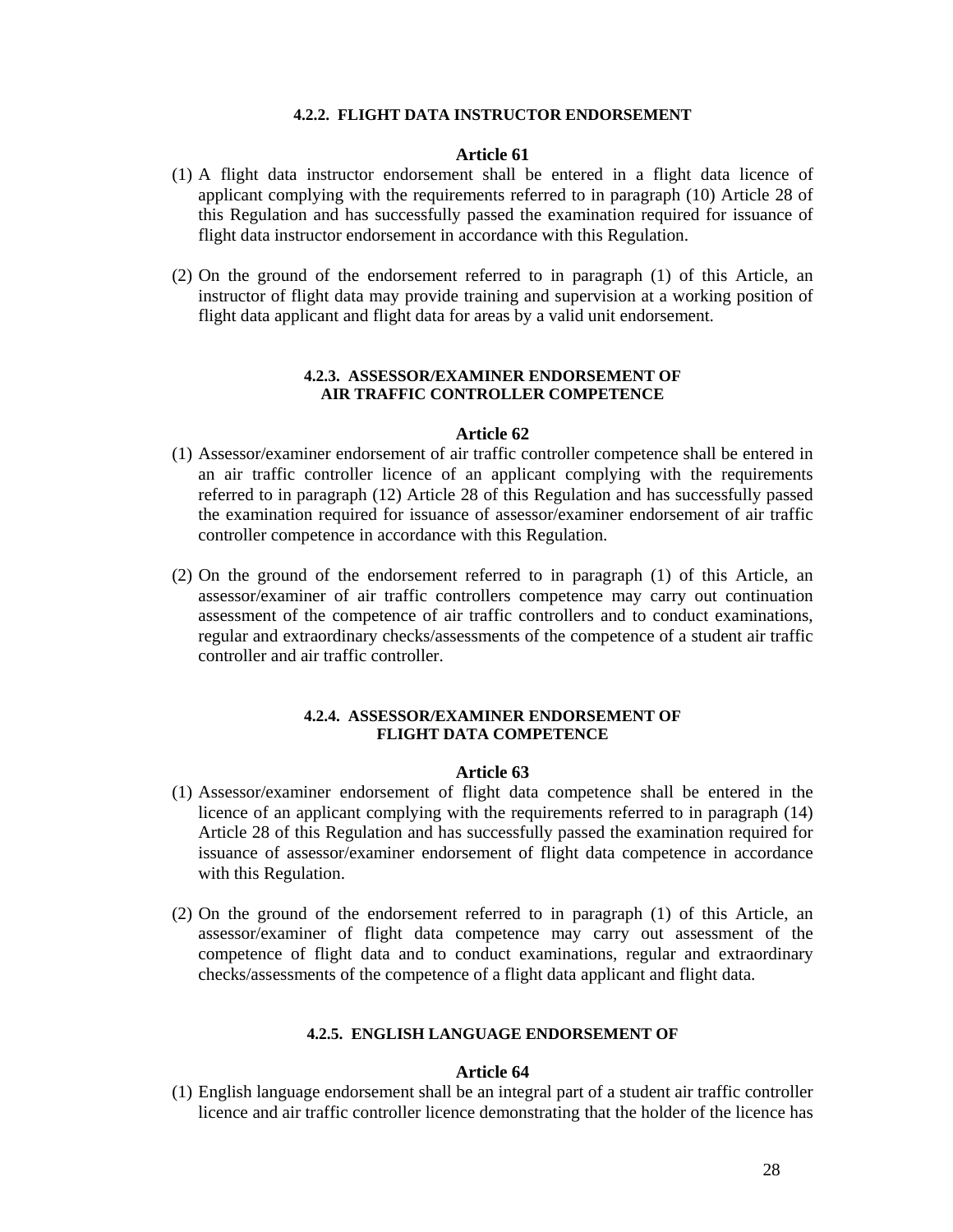acquired the prescribed level of knowledge of English language required for provision of air traffic control services.

- (2) A holder of student air traffic controller licence or air traffic controller licence shall have a level of knowledge of English language at least the ICAO operational level four of the language proficiency rating scale, relating to use of both phraseologies and plain language.
- (3) A holder of flight data licence shall have a level of knowledge of English language at least the ICAO operational level three of the language proficiency rating scale.
- (4) The level of English language proficiency shall be assessed through regular checks/assessments through a test approved by the Agency. Examination shall be carried out by an approved organization or examiner selected from the List of Aviation Experts.

### **Article 65**

- (1) English language proficiency means:
	- effectively communications in voice–only (telephone/radiotelephone) and in face– to–face situations;
	- communications on common, concrete and work–related topics with accuracy and clarity;
	- use of appropriate communicative strategies to exchange messages and to recognize and resolve misunderstandings (e.g. check, confirmation or clarification of information) in a general or work–related context;
	- handling successfully and with relative ease the linguistic challenges presented by a complication or unexpected turn of events that occurs within the context of a routine work situation or communicative task with which they are otherwise familiar; and
	- use a dialect or accent which is intelligible to the aeronautical community.
- (2) ICAO operational levels of the language proficiency rating scale are set out in Annex 2, forming an integral part of this Regulation.

# **5. FORM, CONTENT, ISSUANCE, REVALIDATION/RENEWAL, MODIFICATION AND SUSPENSION, VALIDITY PERIOD AND BOOK–KEEPING OF LICENCE AND ENDORSEMENT**

## **5.1. FORM AND CONTENT**

### **Article 66**

(1) Form and content of the licence and/or endorsement of a student air traffic controller licence are set out in Annex 3, forming an integral part of this Regulation.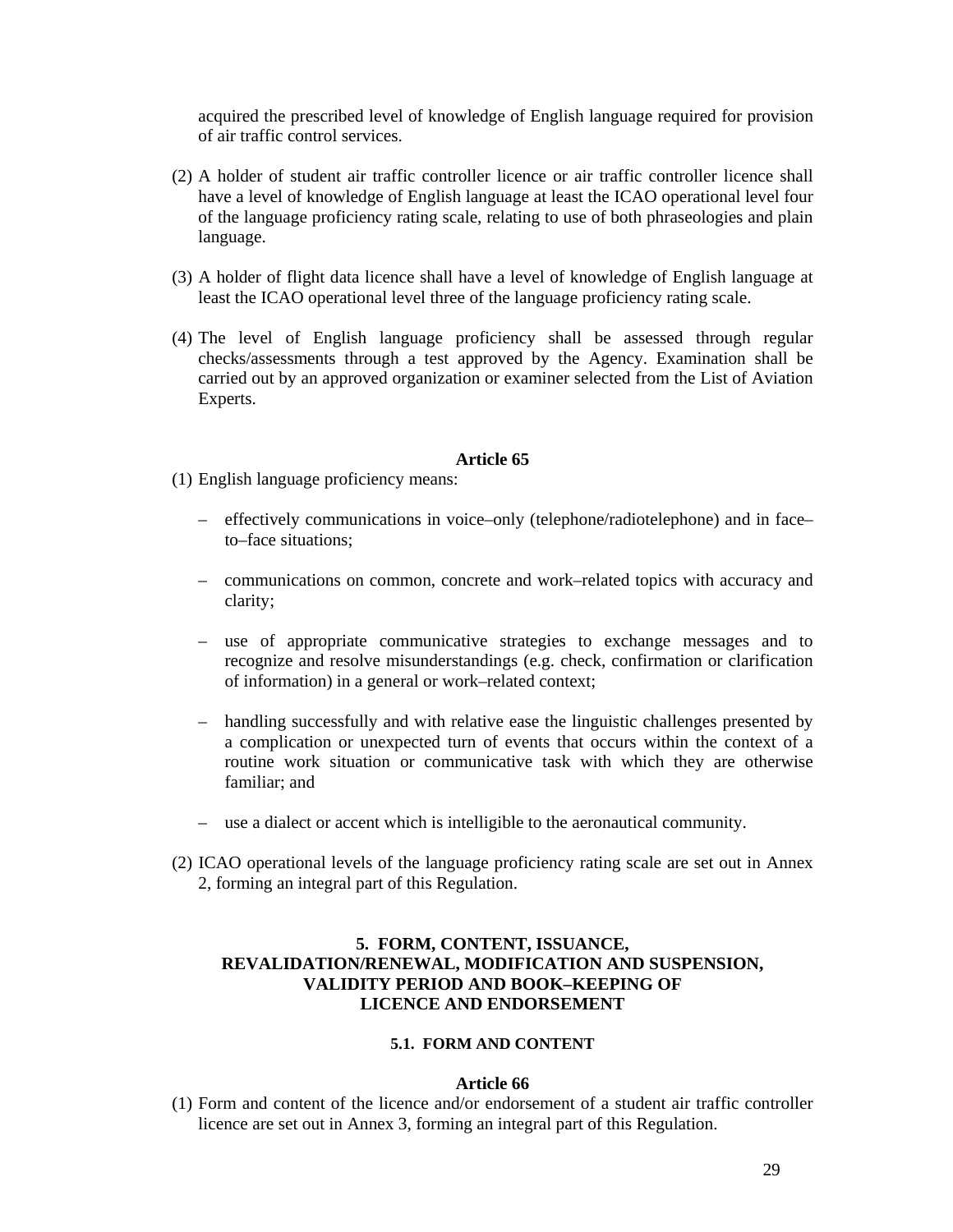- (2) Form and content of the licence and/or endorsement of a flight data licence are set out in Annex 4, forming an integral part of this Regulation.
- (3) Form and content of the licence and/or endorsement of an air traffic controller licence are set out in Annex 5, forming an integral part of this Regulation.

### **5.2. ISSUANCE, REVALIDATION/RENEWAL, SUSPENSION, REVOCATION AND VALIDITY PERIOD OF LICENCE AND/OR ENDORSEMENT**

- (1) An applicant shall submit application to the Agency for issuance, renewal and modification of a licence and/or endorsement of air traffic control personnel, with evidences that the requirements set out in this Regulation have been met as well as with a valid certificate on completion of basic i.e. refresher training in accordance with the National Training Programme Against Acts of Unlawful Interference of the Republic of Macedonia.
- (2) An applicant shall submit to the Agency application for revalidation of licence and/or endorsement of air traffic control personnel, at least 15 days, but not longer than 30 days prior the expiry of the validity period of the licence, accompanied by the following documents:
	- a valid medical certificate;
	- a valid certificate for completion of basic, refresher training in accordance with the National Training Programme Against Acts of Unlawful Interference of the Republic of Macedonia, and
	- an evidence for assessment of his competence by authorized assessor/examiner for the ratings, rating endorsements and/or endorsements to which the application for revalidation referred to.
- (3) Application form referred to in paragraph (1) of this Article is attached as Annex 6, forming an integral part of this Regulation.
- (4) Upon receipt of the application, the Agency shall check weather the administrative charge has been paid and review the accompanying documentation.
- (5) During the completion of reviews referred to in paragraph (4) of this Article, the Agency shall use check–lists previously developed in accordance with the documentation and data to be checked.
- (6) If on the ground of the checks referred to in paragraph (4) of this Article the Agency finds that an applicant has met the requirements set out in this Regulation, the Agency shall, within 15 days from the submission of the application, make a Decision on issuance, revalidation/renewal or modification of a licence, to be submitted with the licence to the applicant after an evidence that the prescribed charge for issuance,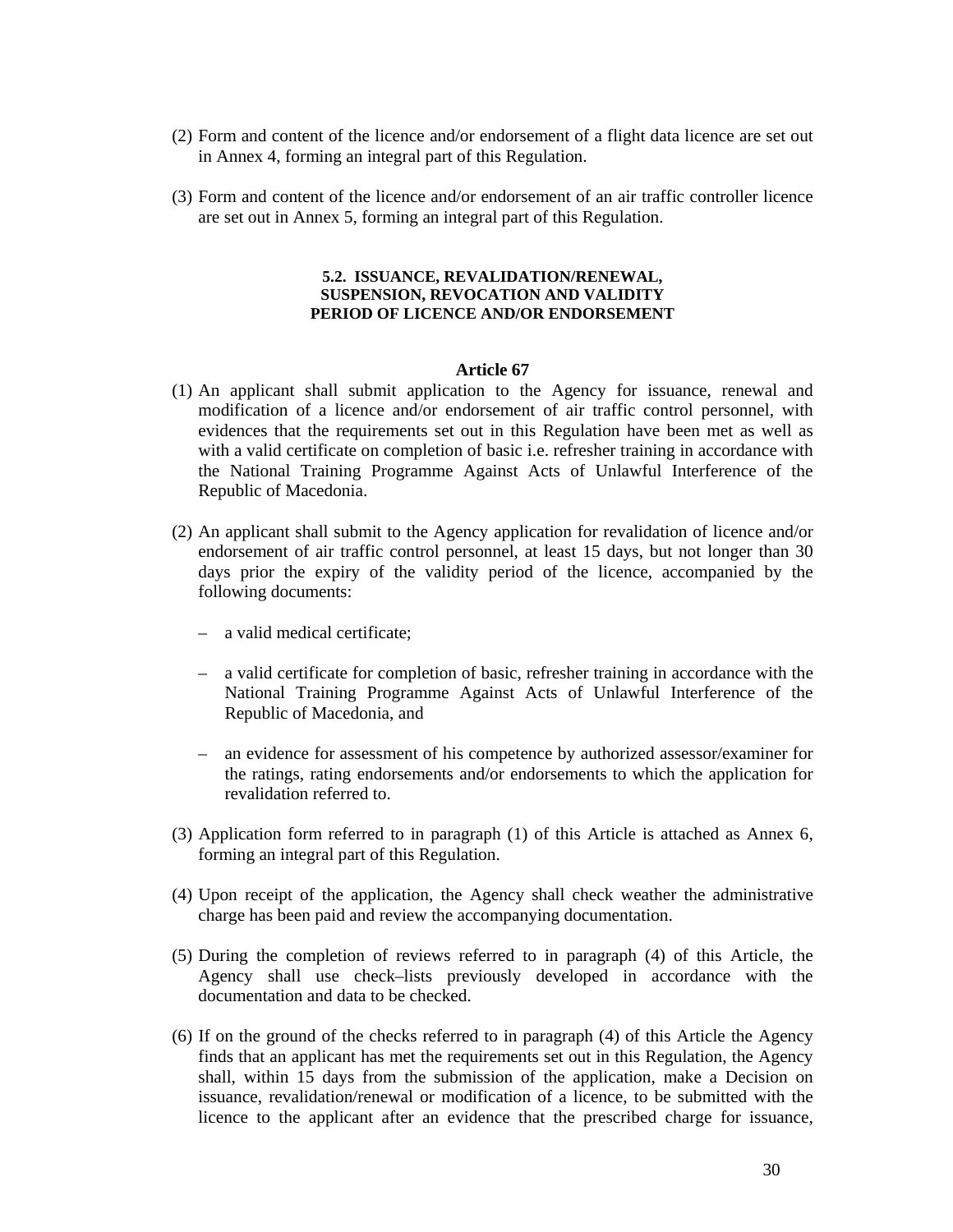revalidation/renewal or modification of a licence and/or endorsement of an air traffic control personnel has been paid.

(7) If the Agency finds that an applicant for air traffic control personnel has failed to meet the requirements for issuance, revalidation/renewal or modification of a licence and/or endorsement established by this Regulation, the Agency shall make a Decision on refusal of the application, stating the reasons for refusal thereof.

## **Article 68**

- (1) Validity period of a student air traffic controller licence and air traffic controller licence shall be determined through the validity of the ratings, rating endorsements and endorsements entered therein and validity period of the medical certificate.
- (2) Validity period of a flight data licence shall be determined through the validity of the endorsements entered therein, as well as validity period of the language endorsement and medical certificate.

## **Article 69**

- (1) Validity period of the ratings specified in this Regulation shall be conditioned on validity period of at least one unit endorsement.
- (2) If an air traffic controller has not provided air traffic control services associated with certain rating for a period longer than six months, that rating shall be deemed as invalid and shall be renewed by unit training in accordance with the unit training plan and by passing the examinations referred to in Articles 38 and 39 of this Regulation, as well as the practical part of the examination appropriate for that operational working position.

- (1) Validity period of the unit endorsement shall be 12 months. Validity of the endorsement may be extended for the following 12 months, provide that the applicant has met the following requirements:
	- 1) holds a certificate by the air traffic control unit that during the validity period of the unit rating he/she has maintained his/her competence according to the unit competence scheme;
	- 2) holds a certificate stating that he/she has been competent for the appropriate air traffic control unit;
	- 3) holds a valid medical certificate;
- (2) If during the validity period of the unit endorsement, the holder of the licence:
	- 1) has not provide air traffic control service for a period longer than 60 days and less than three months, an assessment of his/her competence shall be carried out by competence assessor in accordance with the unit competence scheme;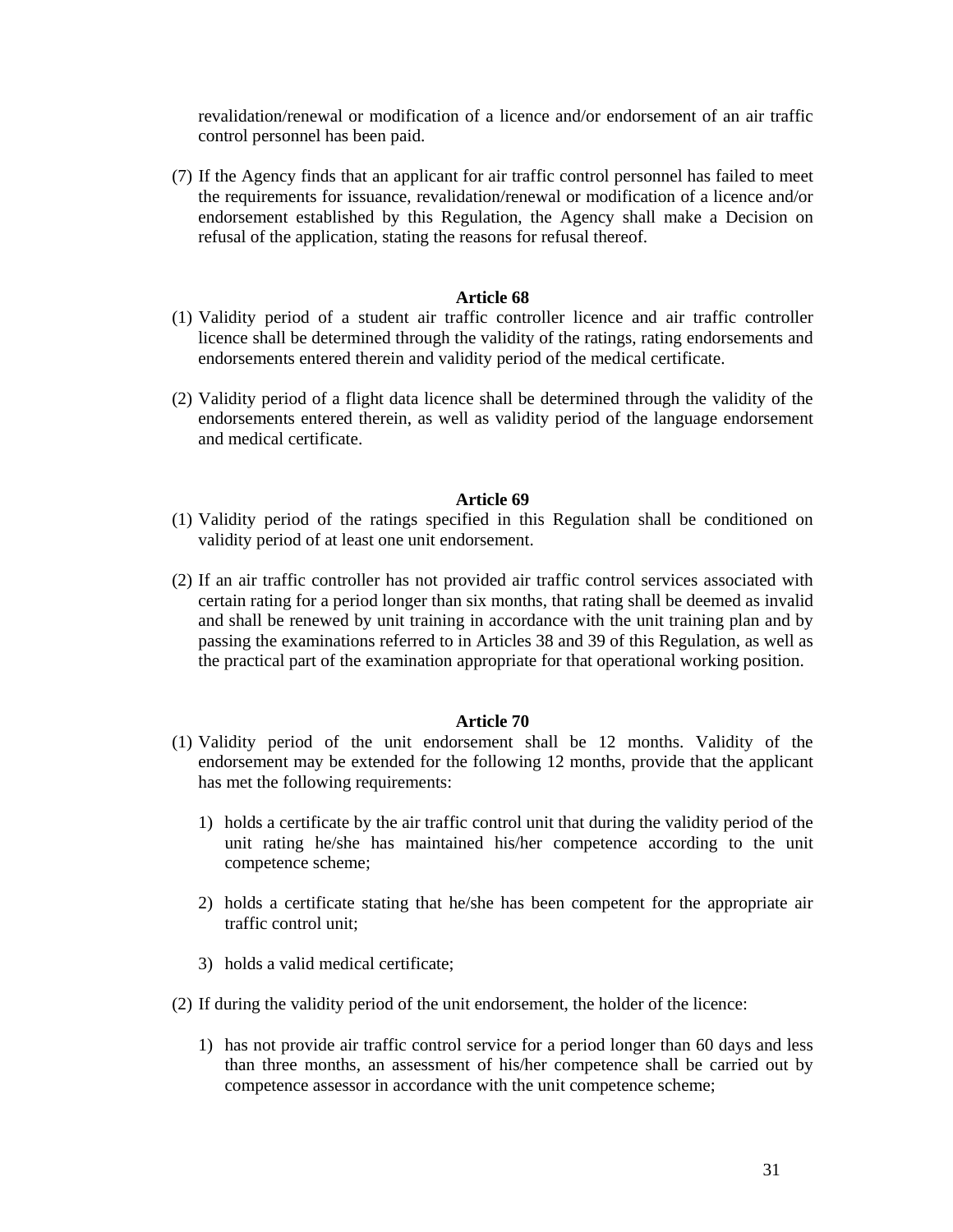- 2) has not provide air traffic control service for a period longer than three months and less than six months, additional training shall be conducted on simulator or at the operational working position and an assessment of his/her competence shall be carried out in accordance with the unit competence scheme;
- 3) has not provide air traffic control service for a period longer than six months, additional training shall be conducted in a air traffic control unit according to the unit training plan and the examinations referred to in Article 39 of this Regulation and practical part of the examination for appropriate working position shall be taken.

- (1) Validity period of the language endorsement shall be three years for ICAO proficiency level 4, that is, six years for ICAO proficiency level 5.
- (2) Language endorsement for ICAO proficiency level six shall be entered into the licence without validity restriction.
- (3) Validity period of the language endorsement shall be of three years for ICAO operational level 3.
- (4) For the purpose of the extension the validity period of a language endorsement, the holder of a licence shall submit evidence in respect of the assessment of the level of language proficiency.
- (5) The assessment referred to in paragraph (4) of this Article shall be conducted at least six months prior the expiry of the language endorsement validity.
- (6) Applicant who fails to pass the examination for issuance of language endorsement may repeat the examination for unlimited times within the period not less than 60 days from the date of the previous examination.

### **Article 72**

- (1) Validity period of the air traffic controller instructor endorsement or flight data instructor endorsement shall be for a period of 36 months.
- (2) Application for extension of the validity of the endorsement referred to in paragraph (1) of this Article shall be accompanied by the following documents:
	- 1) a certificate of assessment of the competence required for air traffic controller instructor or flight data instructor according to the unit competence scheme, and
	- 2) a valid medical certificate.

#### **Article 73**

(1) Validity period of the assessor/examiner endorsement of the competence of an air traffic controller or flight data shall be for a period of 36 months.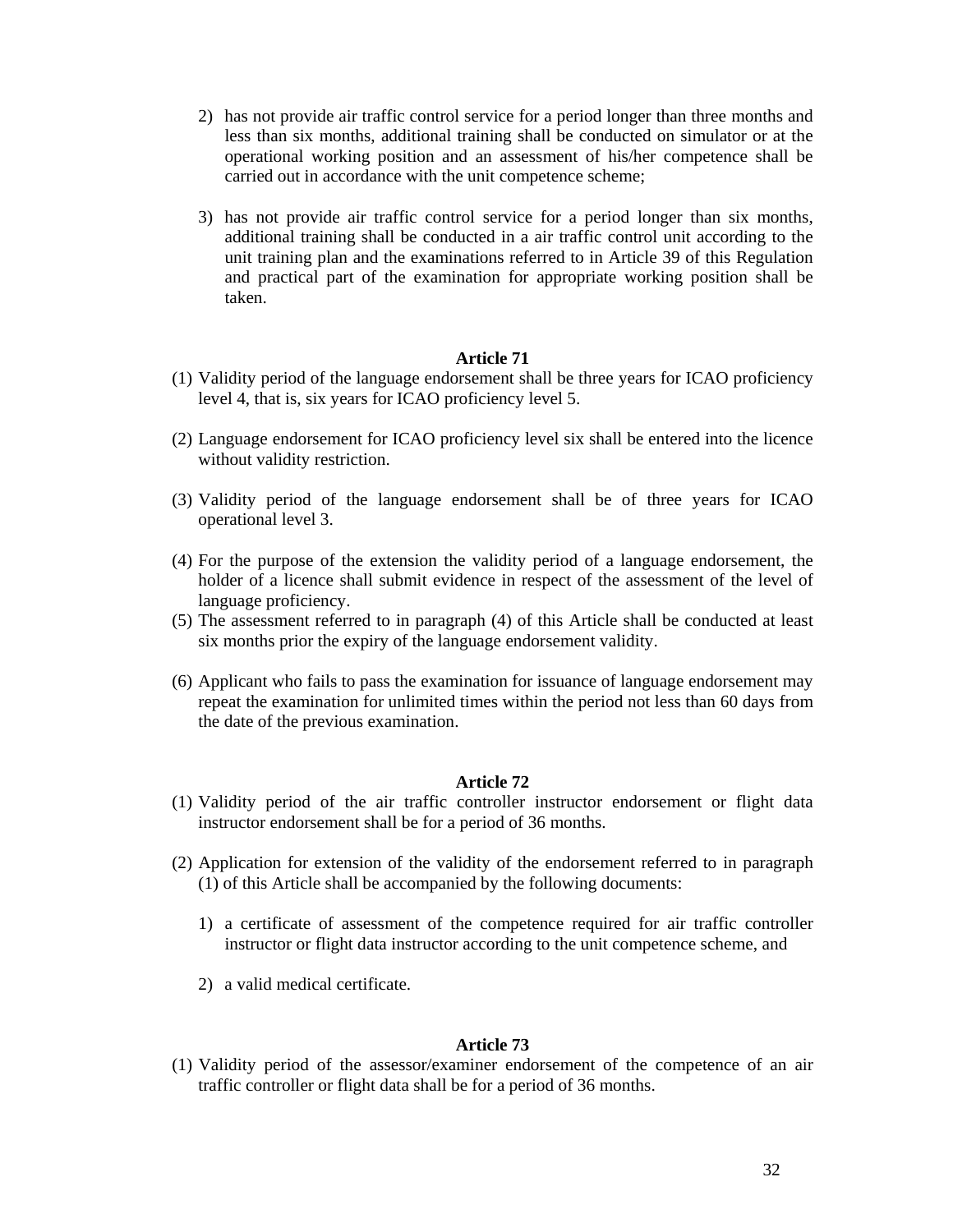- (2) Application for extension of the validity of the endorsement referred to in paragraph (1) of this Article shall be accompanied by the following documents:
	- 1) a certificate stating that he/she has been assessed as competent to assess the competence of an air traffic controller or flight data according to the unit competence scheme, and
	- 2) a valid medical certificate.

A student air traffic controller licence may be extended at least for the period of one year, provided that the unit training has been commenced and not completed in the specified period due to the justified reasons.

### **Article 75**

- (1) If a person fails to extend the validity of a licence within the specified period, he/she may renew the licence by passing the practical part of the examination required for issuance of ratings, rating endorsements and endorsements entered in the licence, provided that no more than six months from the expiry of licence has passed.
- (2) If more that six months has passed from the licence expiry period, a person applying for revalidation of the licence shall successfully complete the unit training and pass the examination required for issuance of ratings the application referred to.
- (3) During the period of licence revalidation, an air traffic controller or flight data may provide air traffic control services only under supervision of appropriate qualified instructor, provided that he/she holds a valid medical certificate.

### **Article 76**

- (1) Licence or rating shall be suspended in cases specified in Article 143 of the Aviation Act.
- (2) In case certain requirements for suspension of licence have been met, the person shall not provide services under his/her responsibility until a Decision on withdrawal of a suspension is made.

#### **Article 77**

Whenever the Decision on suspension of the validity of a licence, rating, rating endorsement and/or endorsement has been taken due to the fact the person had been involved in serious incident or accident, the competence of such person shall be assessed within 30 days, according to the unit competence scheme. Upon the assessment that the person is competent, the Agency shall withdraw the Decision on suspension.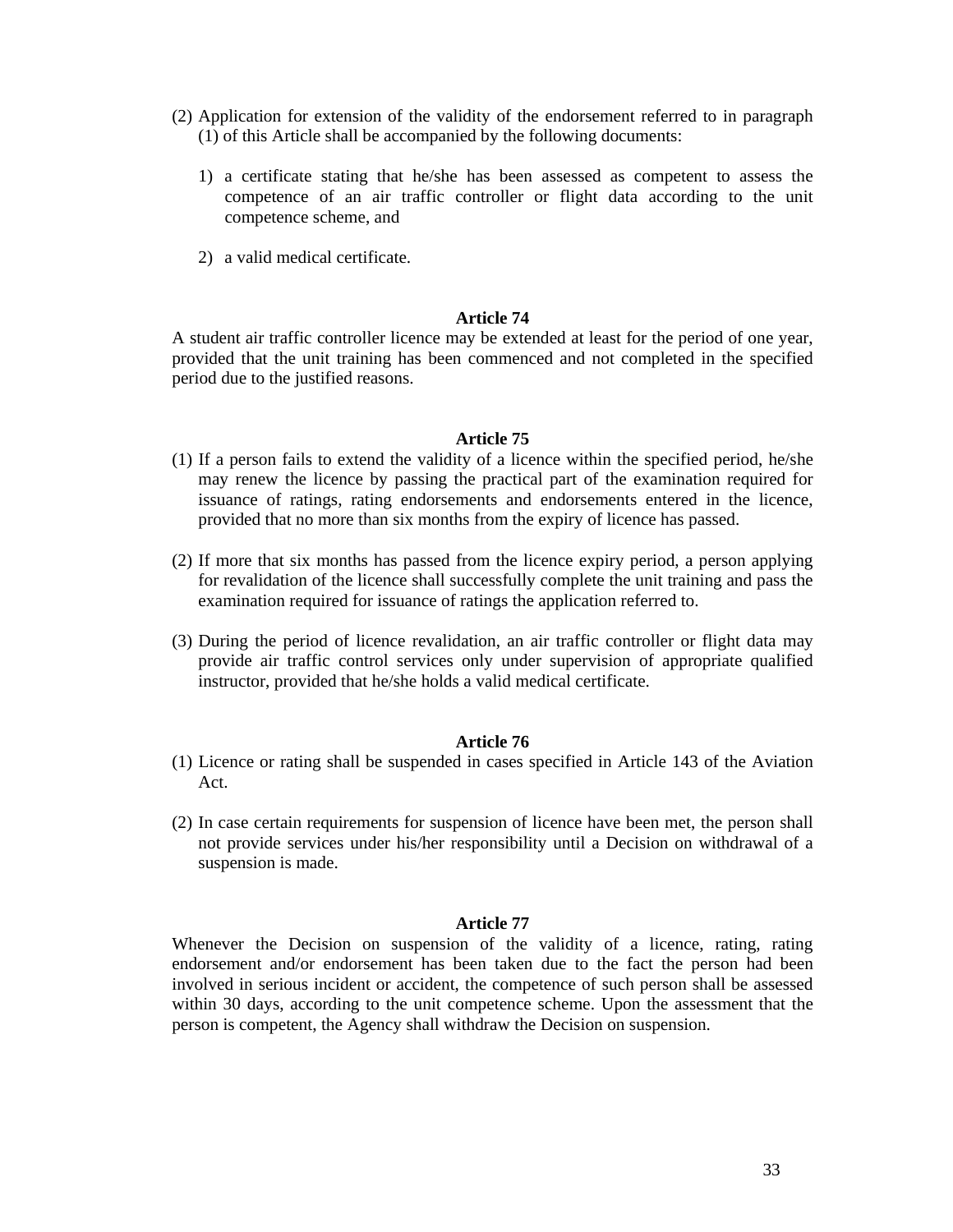- (1) If an air traffic control personnel does not hold appropriate valid medical certificate, he/she shall not provide services under its responsibility until submission of a valid medical certificate for which the Agency is notified.
- (2) If an air traffic control personnel does not hold appropriate valid language endorsement according to this Regulation, he/she shall not provide the services under its responsibility. In such case the air traffic control unit shall be obliged to provide an additional training according to the unit training plan required for issuance of language endorsement, within four months and to notify the Agency about it.

#### **Article 79**

- (1) If an air traffic control personnel has not provided services associated with certain rating and/or rating endorsement for a period longer than 60 days, but less than 6 months or it has been found, during a regular or extraordinary assessment, that it had not met the minima set out in the unit competence scheme, it shall not been allowed to provide the services under its responsibility associated with that rating and/or rating endorsement for which the Agency is notified.
- (2) In cases referred to in paragraph (1) of this Article, the air traffic control unit shall be obliged to provide a training in accordance with the unit competence scheme, within six months.
- (3) If the person has failed to complete successfully the training referred to in paragraph (2) of this Article, then upon a previous notification by the air traffic control unit the Agency shall take a Decision on suspension of the appropriate rating and/or rating endorsement.

# **6. CRITERIA, METHOD AND PROCEDURE FOR RECOGNITION OF COMPLETED TRAINING AND TRAINING PROGRAMMES, EXAMINATIONS, LICENCES AND RATINGS ISSUED ABROAD IN RESPECT OF AIR TRAFFIC CONTROL PERSONNEL**

### **Article 81**

Certificates of training providers of air traffic control personnel issued by the national supervisory authority of a Member State of EACA shall be recognized provided that the same have been issued according to ICAO Annex 1, EU Directive 2006/23/EC on a Community air traffic controller licence, EUROCONTROL ESARR 5 and the recommendations of EATMP contained in the EUROCONTROL Specification for the ATCO Common Core Content Initial Training.

## **Article 82**

(1) Completed training, training programme and examinations shall be recognized provided that the same have been conducted and developed based on a programme in accordance with EUROCONTROL ESARR 5, EUROCONTROL Specification for the ATCO Common Core Content Initial Training, EUROCONTROL ATCO Training and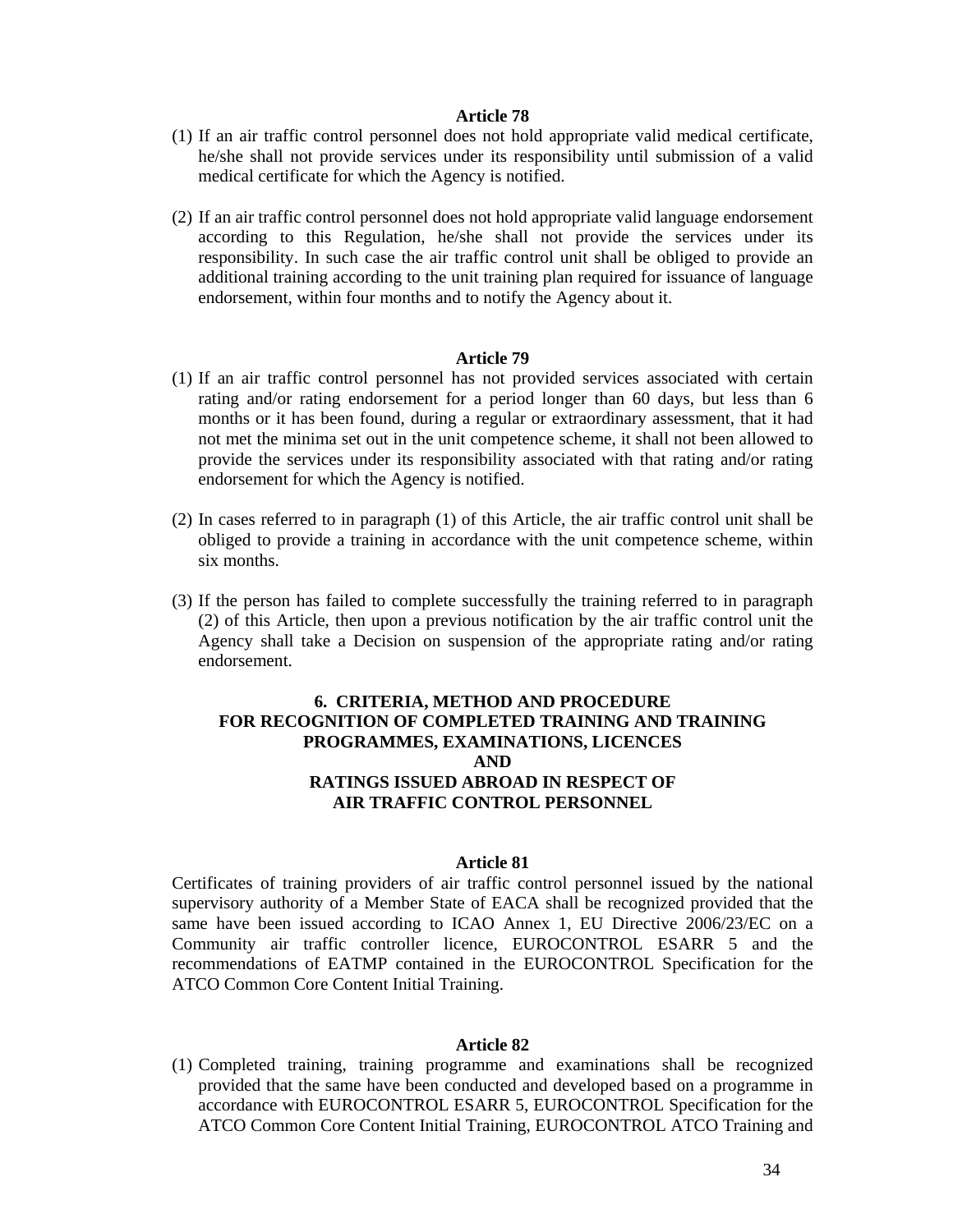operational units and EUROCONTROL Assessing operational competency approved by the Agency according to the methods and procedures specified in this Regulation.

(2) Licences, ratings and endorsements issued abroad, excluding the unit endorsement, shall be recognized provided that the same have been issued in accordance with the Directive 2006/23/EC on a Community air traffic controller licence.

- (1) A person being an applicant for recognition of training and training programme, examinations, licence, ratings and endorsements completed and acquired abroad shall submit an application to the Agency.
- (2) The application for recognition of a training completed abroad shall be accompanied by the following documents:
	- an evidence that the training provider has been authorized by the national supervisory authority for training of air traffic control personnel;
	- an evidence that the training has been completed in accordance with EUROCONTROL ESARR 5, Annex 1 and Annex to the EUROCONTROL Specification for the ATCO Common Core Content Initial Training, appropriate to the rating and rating endorsement, EUROCONTROL ATCO Training and operational units and EUROCONTROL Assessing operational competency approved by the Agency;
	- a training programme according to which the applicant had been trained;
	- an evidence on paid of the recognition charge.
- (3) The application for recognition of a licence, rating, rating endorsement and/or language endorsement issued abroad shall be accompanied by the following documents:
	- a licence with ratings and/or endorsements, in original;
	- an evidence that the licence, rating, rating endorsement and/or language endorsement have been issued in accordance with the EUROCONTROL ESARR 5 and ICAO;
	- a valid medical certificate;
	- an evidence on paid of the recognition charge.
- (4) Acquired endorsements, excluding the language endorsement, shall be recognized provided that the documents referred to in paragraph (3) of this Article have been submitted and the applicant has successfully passed those subjects not passed according to this Regulation.
- (5) The Agency shall review the submitted documentation on compliance with the criteria for recognition of a training or licences and ratings acquired abroad.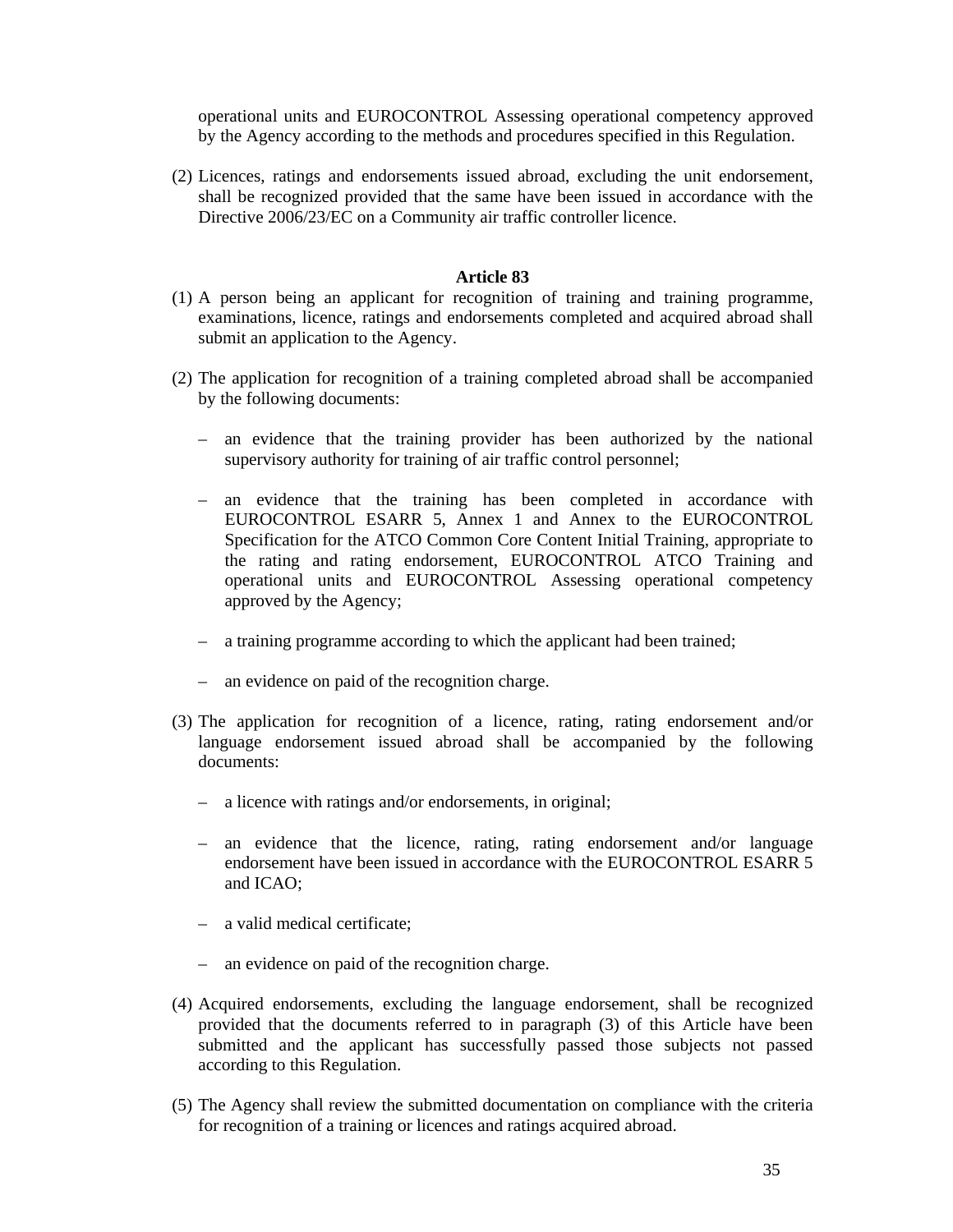- (6) If it is found that the criteria for recognition have been met, the Agency shall with a Decision recognize the training or licence and/or ratings acquired abroad and issue appropriate licence to the applicant.
- (7) In case the criteria for recognition fail to be met, the Agency shall with a Decision refuse the application for recognition.

- (1) Unit endorsement shall be entered in a licence issued abroad, provided that the licence holder has completed the unit training in accordance with the unit training plan and passed the examination required for issuance of unit endorsement according to the provisions of this Regulation.
- (2) A training provider shall be, during development of the unit training plan, obliged to take into the consideration the acquired knowledge and experience of the applicant.
- (3) If the plan referred to in paragraph (1) of this Article has been developed in accordance with this Regulation, the Agency shall approve the same within six meeks from the date of submission.

# **7. TRANSITIONAL AND FINAL PROVISIONS**

#### **Article 85**

- (1) Licences, ratings and/or endorsements issued in accordance with the Regulation on Qualification, Training, Examinations, Licences and Ratings of Air Traffic Control Personnel ("Official Gazette of the Republic of Macedonia", No. 79/2003), shall remain valid till the date of validity thereof.
- (2) Language endorsement entered in a licence of an air traffic control personnel shall be valid till the expiry of the period stated in the licence.

- (1) Provisions referred to in Articles 3 and 4 of this Regulation shall apply from 1 November 2010.
- (2) Provisions referred to in Articles 20 of this Regulation shall apply from 1 October 2010.
- (3) Provisions in respect of English proficiency referred to in Articles 51, item 2 paragraph (1) Article 59, paragraphs (1), (2) and (3) Article 64, Article 68 and paragraph (2) Article 78 of this Regulation shall apply from 4 March 2011.
- (4) Upon the date of application of provisions of paragraph (3) of this Article, the obligation in respect of the examination at subject – Aviation English of Article 37 of this Regulation shall cease.